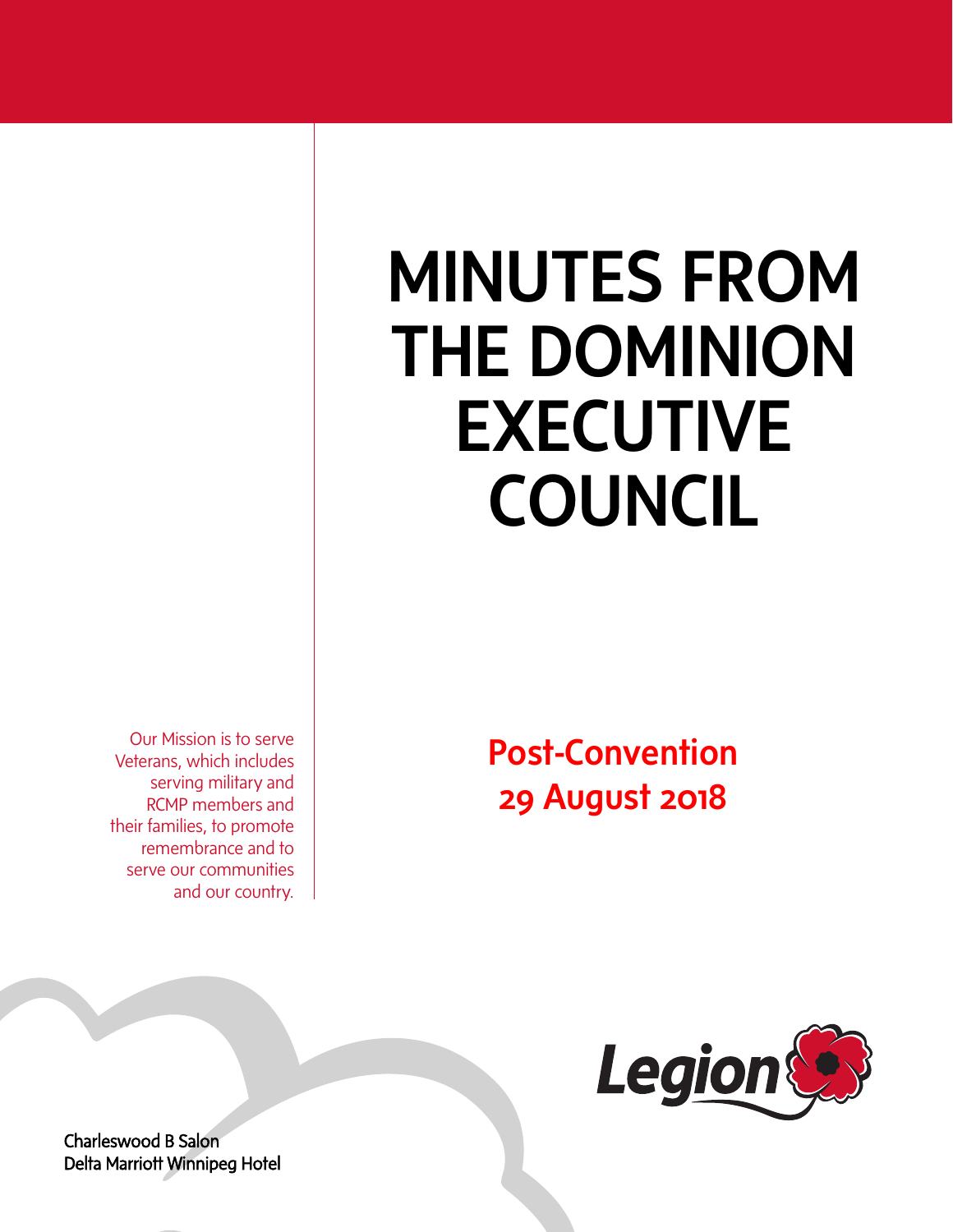#### **MINUTES OF THE POST-CONVENTION DOMINION EXECUTIVE COUNCIL MEETING 29 AUGUST 2018**

| 1.               |                                                     |  |
|------------------|-----------------------------------------------------|--|
| 2.               |                                                     |  |
| 3 <sub>1</sub>   |                                                     |  |
| 4.               |                                                     |  |
| 5.               | APPROVAL OF SIGNING OFFICERS/APPROVAL OF BANKING  3 |  |
| 6.               | DOMINION CONVENTION ARRANGEMENTS - REVIEW 3         |  |
| $\overline{7}$ . |                                                     |  |
| 8.               |                                                     |  |
| 9.               |                                                     |  |
| 10.              |                                                     |  |

#### **ATTENDEES:**

Tom Irvine **Communist Communist Communist Communist Communist Communist Communist Communist Communist Communist Communist Communist Communist Communist Communist Communist Communist Communist Communist Communist Communist** Angus Stanfield<br>Brian Weaver **- Angle Communist President**<br>Dominion Vice President Bill Chafe **- Dominion Chairman** Mark Barham **- Dominion Treasurer** Larry Murray **Canad President Canad President** Stephen Gallant - PE Command 1 Kandys Merola **- TVS President** Jim Rycroft<br>John Mahon **- Chairman C & L Committee**<br>AB-NT Command First Vice

- 
- Bruce Julian  **Dominion First Vice President**
- Dave Flannigan The Summediate Past Dominion President
	-
	- Dominion Vice President
- Owen Parkhouse  **Dominion Vice President** 
	-
	-
	-
- Valerie MacGregor The SCOVT Acting-Command President
- Ronn Anderson  **MB & NWO Command President**
- Sharon McKeown  **ON Command President**
- Kenneth Ouellette  **Acc Command President**
- John Ladouceur  **NB Command Representative**
- Melvin Crowe  **AS/NU Command President** 
	- PE Command 1<sup>st</sup> Vice President
- Berkley Lawrence  **AL Command President**
- Lorne Varga  **SK Command President** 
	-
- Christopher Richardson Legion OSI Special Section President
- Richard Blanchette Chairman D & S Committee
	-
	- AB-NT Command First Vice President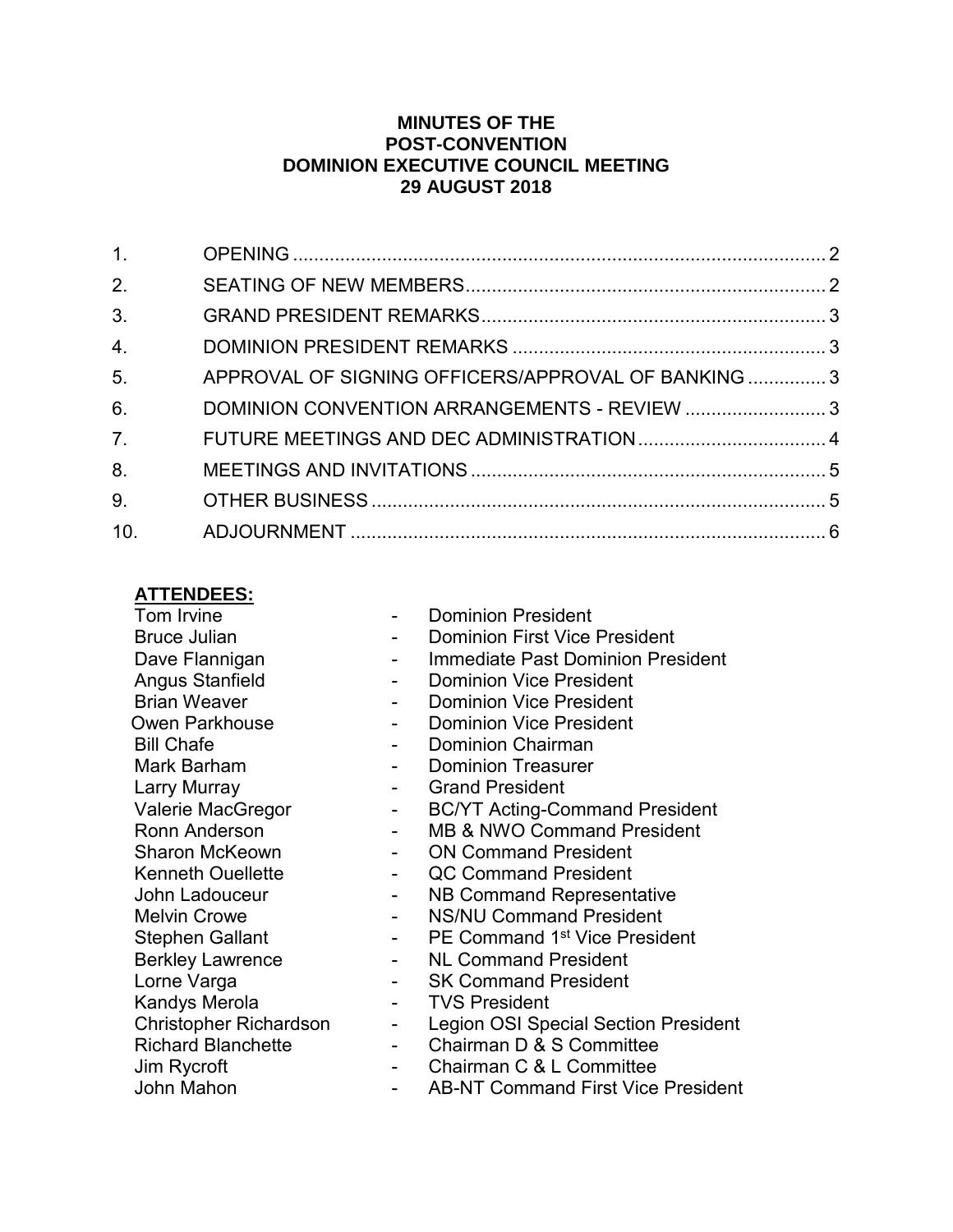Brian Watkins

- SK Command First Vice President
- MB & NWO Command First Vice President
- ON Command First Vice President
- PE Command First Vice President
- NL Command First Vice President
- RCEL Representative

#### **STAFF IN ATTENDANCE:**

Angela Keeling Colkitt

Brad White Steven Clark

Tim Murphy Ray McInnis Peter Underhill Jennifer Morse

- **National Executive Director**
- Director Corporate Services
- Director Financial Services
- Director Veterans Services
- Director Supply
- Canvet General Manager
- Executive Assistant
- Executive Assistant

**ANNEXES:**

Kelly Therien

- Annex "A" Annex "B"
- Annex "C" Annex "D" Annex "E" Annex "F"
- Seating of New Members
- Grand President's Remarks
- President's Remarks / Committee Appointments
- Approval of Signing Officers / Banking
- DEC Administration and Travel Regulations
- Meetings and Invitations

#### **MINUTES OF THE POST-CONVENTION DOMINION EXECUTIVE COUNCIL MEETING 29 AUGUST 2018**

#### <span id="page-2-0"></span>**1. OPENING**

The meeting of the Dominion Executive Council opened at 10:00 am in the Charleswood B Salon in the Delta Marriott Winnipeg Hotel.

#### <span id="page-2-1"></span>**2. SEATING OF NEW MEMBERS**

Dominion President introduced Peter Cook who works at Dominion Command in the supply department. He wanted to acknowledge and thank Peter on his excellent work while playing the bagpipes during the installation ceremony.

All members of DEC including staff introduced themselves.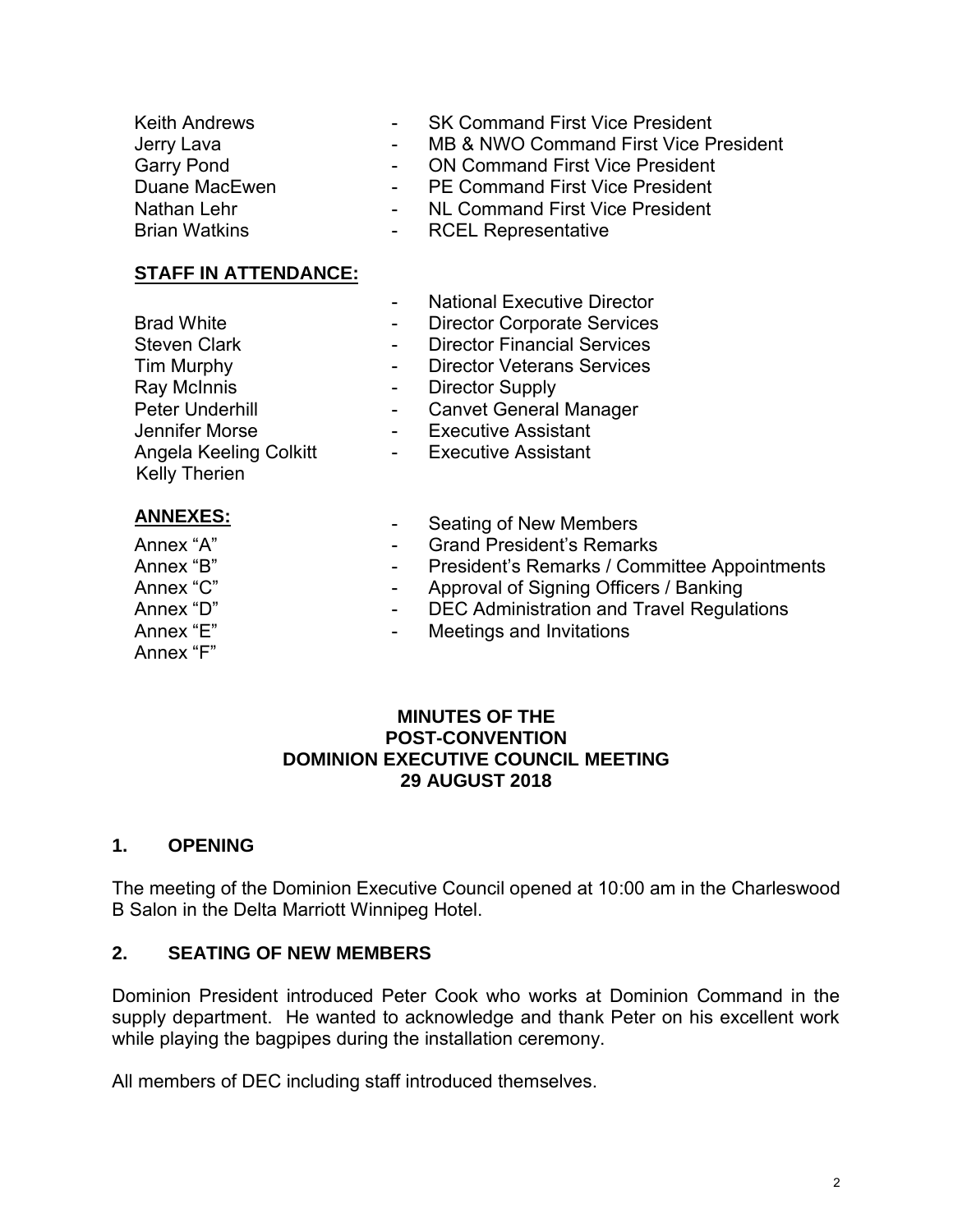#### <span id="page-3-0"></span>**3. GRAND PRESIDENT REMARKS**

The Grand President presented his remarks and are at Annex "B".

#### <span id="page-3-1"></span>**4. DOMINION PRESIDENT REMARKS**

The Dominion President welcomed all members of DEC and his remarks are at Annex "C".

#### <span id="page-3-2"></span>**5. APPROVAL OF SIGNING OFFICERS/APPROVAL OF BANKING**

At each convention, approval is required for the ratification of the signing officers of The Royal Canadian Legion together with the banking arrangements (Annex "D")

- **MOTION:** It was moved that those officers elected at the 2018 Convention be approved as signing authorities. **CARRIED**
- **MOTION:** It is moved that the following Dominion Command staff be approved as signing authorities:
	- a) National Executive Director
	- b) Director Corporate Services
	- c) Director Veterans' Services
	- d) Director Supply Chain Management
	- e) Director Financial Services

#### **CARRIED**

**MOTION:** It was moved that that Dominion Command be authorized to maintain its existing banking arrangements with the Bank of Montreal.

**CARRIED**

#### <span id="page-3-3"></span>**6. DOMINION CONVENTION ARRANGEMENTS - REVIEW**

a. Chris Richardson had concerns about the convention not being in both official languages consistently. The National Executive Director understood Comrade Chris's concerns but ensured him that the convention book is provided in both official languages either in hard copy, which was previously mailed as well as available on the convention floor as well as in electronic, format available on the website. A thorough survey/research was done in the past and it was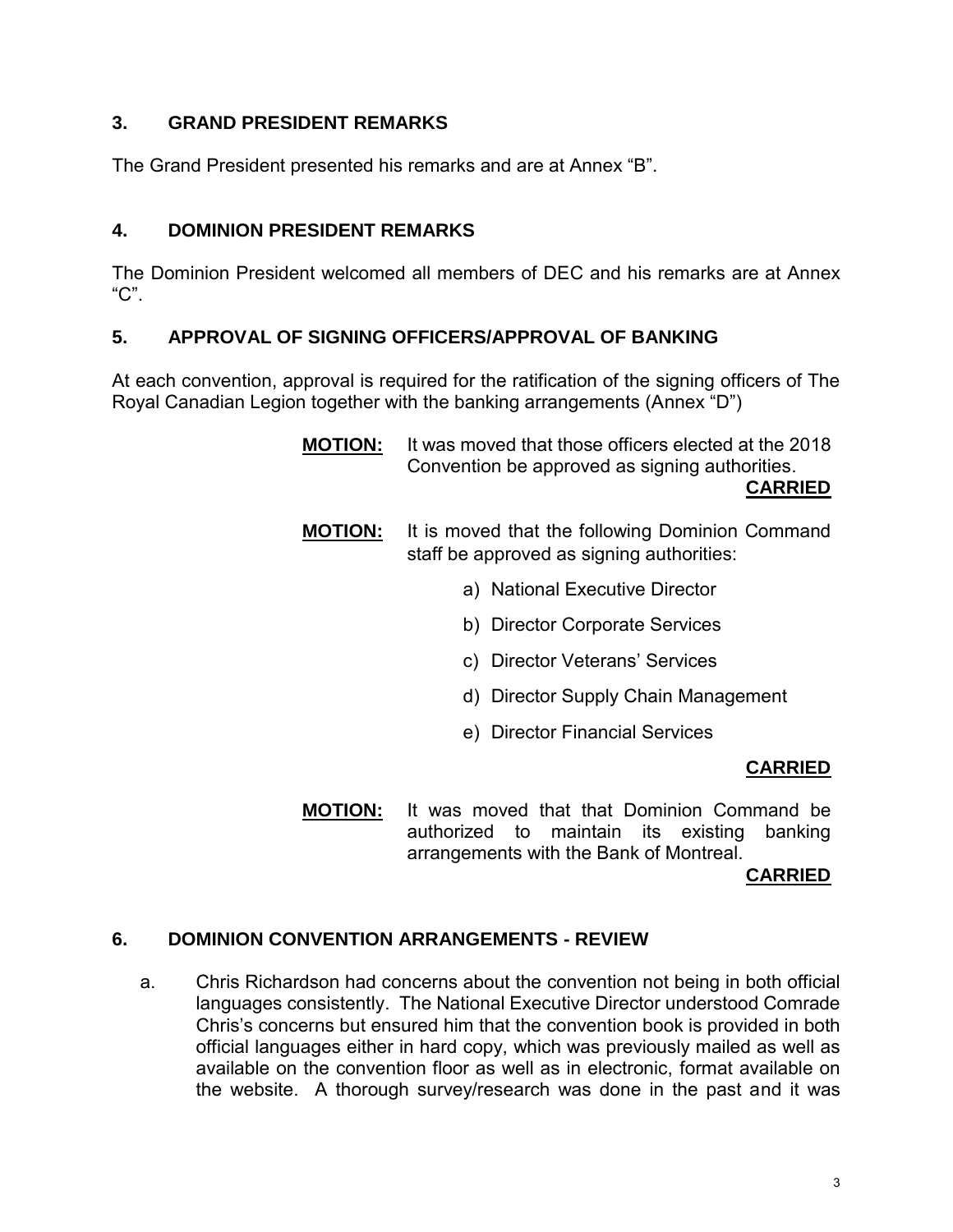decided that for the few members attending the convention requesting interpretation, having simultaneous interpretation services per convention was at a cost from \$15,000 – \$20,000. An expense that is not feasible at this time. In addition the amount of usage of the service has not justified the expenditure. If there becomes a greater demand in the future, this will be re-investigated.

- b. The Dominion Past President gave his final thank you to all the DEC and staff at Dominion Command for the help and assistance in his past few years as President and welcomes all the new members at the table.
- c. Comrade Kandys Merola, TVS President, noticed a surprising amount of distrust between the delegates and the members of DEC and a big gap of knowledge and confusion as to what occurs between conventions. Not sure how to resolve it but maybe DEC members can think about ways for DEC to have members/delegates understand what DEC is all about and what happens in between and at conventions.
- d. Comrade Bruce Julian commented that we had an excellent convention and he acknowledges the LAC for the hard work they did to make the convention run well. He did note that he had many delegates commenting on the fact that they felt the 2 days were too short for convention proceedings and he was concerned about it becoming a health issue for some of our older delegates with medical issues. While Comrade Bruce understands the financial restraints Dominion Command is under, suggests maybe DEC look at revisiting the convention for 3 days of business sessions. This comment was also mirrored by many other commands. It was requested that the Provincial Presidents go back to their commands and get a feeling about how they want to proceed with the possibility of revisiting the procedures for convention. It was also suggested to reduce guest speakers (not our MBP or special guests like RCEL Reps etc..) or have speakers earlier in the schedule.

#### <span id="page-4-0"></span>**7. FUTURE MEETINGS AND DEC ADMINISTRATION**

The National Executive Director reviewed the future meetings and DEC administration. Biography sheets will be sent to the new members for update to the Legion website. Comrade Brad also requests that all travel arrangements be made at least 30 days before hand as travel costs increase closer to the travel date. Any requests to use a Personal Motor Vehicle vs flying are to be sent to Angela Keeling Colkitt at [akeeling@legion.ca](mailto:akeeling@legion.ca) before approval/authorization can be given.

All travel expense reports must be received in the electronic format and are to be sent to [expensereports@legion.ca.](mailto:expensereports@legion.ca) Copies of receipts must be attached for processing.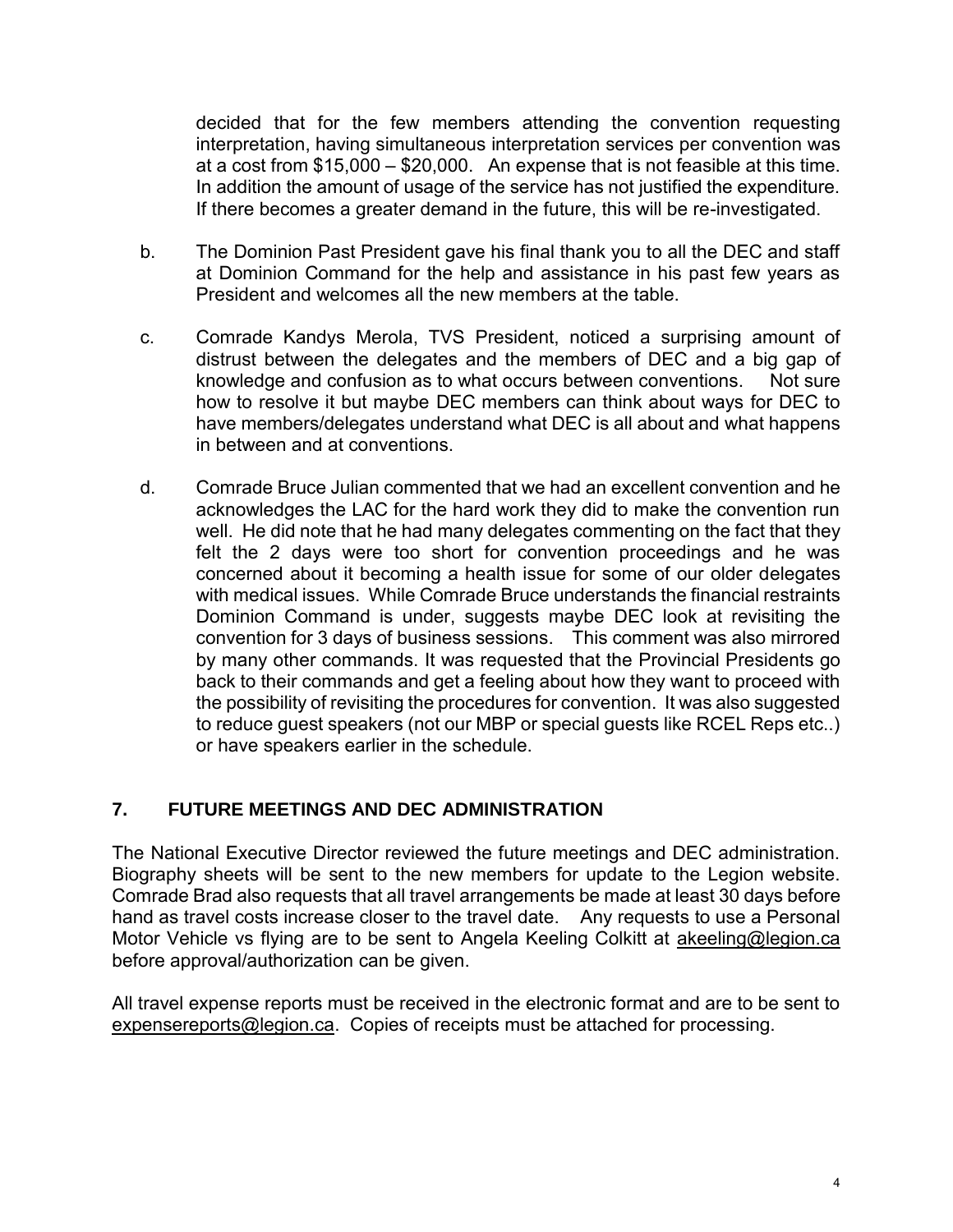#### <span id="page-5-0"></span>**8. MEETINGS AND INVITATIONS**

The meetings and invitation list is attached at Annex "F" and updates will be sent out periodically as necessary.

#### <span id="page-5-1"></span>**9. OTHER BUSINESS**

a. Chris Richardson – one of the Invictus athletes in conjunction with NL Command, JoAnne Gilliland, has agreed to be an OSI Special Section Rep. Derek, who is also an Invictus Athletes who lives in Sherbrooke, QC and has now taken on the position of OSI Special Section Rep for Quebec.

The Dominion Executive Council agreed to support the marketing of Invictus athletes and the OSI Special Section. The Public Relations Committee will work with the OSI Special Section to present a type of business plan and will be presented at the November DEC meeting in regards to funding and other details. An electronic motion can come forward with financial aspects and approval of DEC members if needed.

- b. The National Executive Director discussed the situation in Nova Scotia where a male family member, convicted murdered, has been given coverage by VAC for PTSD as the father is a Veteran and also suffers from PTSD. NS/NU Provincial Command did not respond to a CBC reporter and asked Dominion Command to do so. The National Executive Director has made contact with the reporter and indicated that the Legion was unable to make a comment from an institutional point of view due to confidentiality and Dominion Command was not aware of any of the background situation. VAC is the agency responsible to respond to this situation.
	- **MOTION:** It was moved that a letter is sent from the Dominion President requesting a full response from VAC.

#### **CARRIED**

c. The Dominion President presented the Past Dominion President with his Dominion President's ring. Comrade Tom also thanked everyone for the great work done at convention and wished everyone safe travels and he will see everyone at the next few meetings.

The Comrade Brad let everyone know that the remainder of the medals and bars that were not given out at convention will be forwarded to the Provincial Presidents for presentation at a suitable event.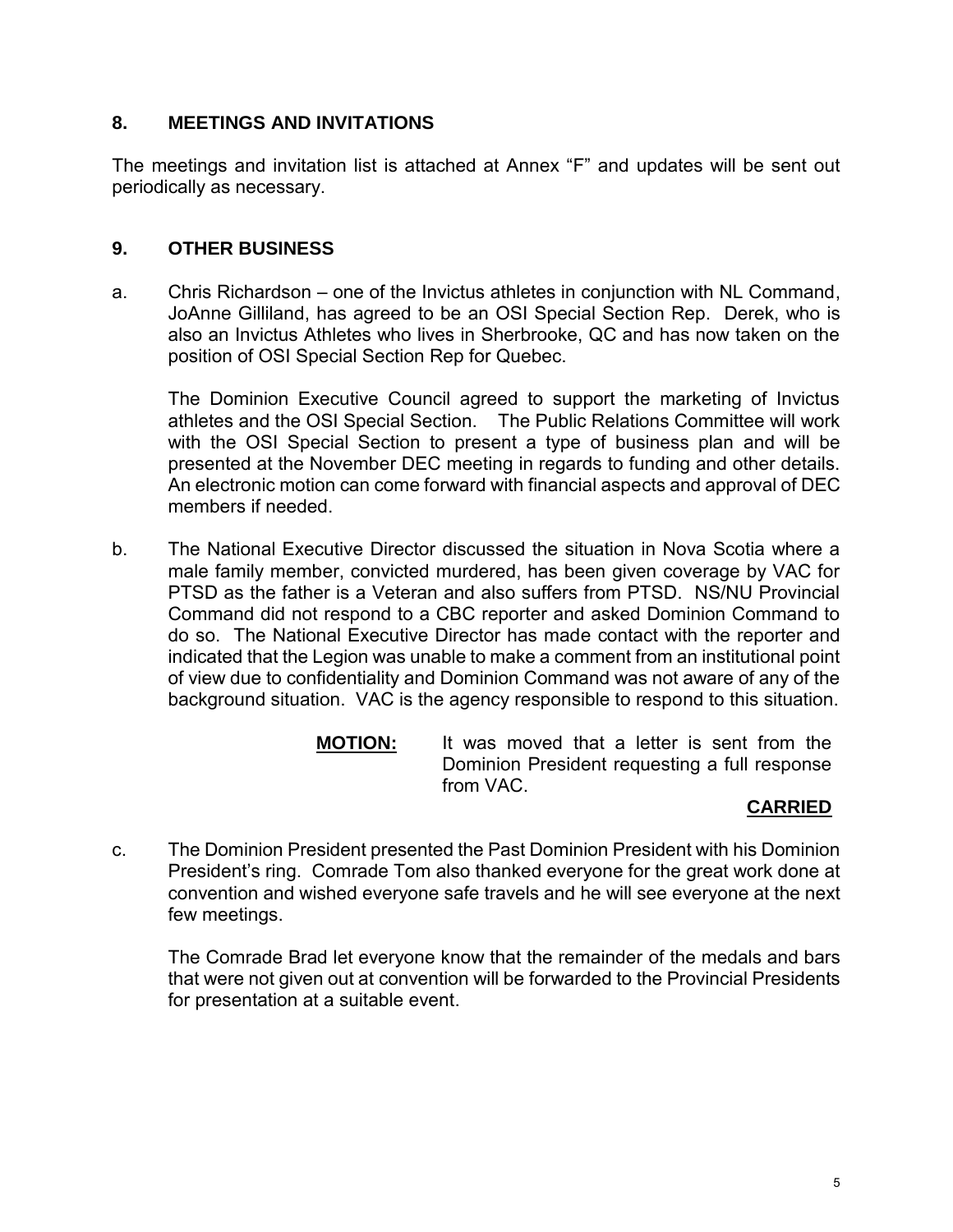## <span id="page-6-0"></span>**10. ADJOURNMENT**

The meeting was adjourned on 29 August 2018 at 11:05 hrs.

B.K. white

Dominion Chairman National Executive Director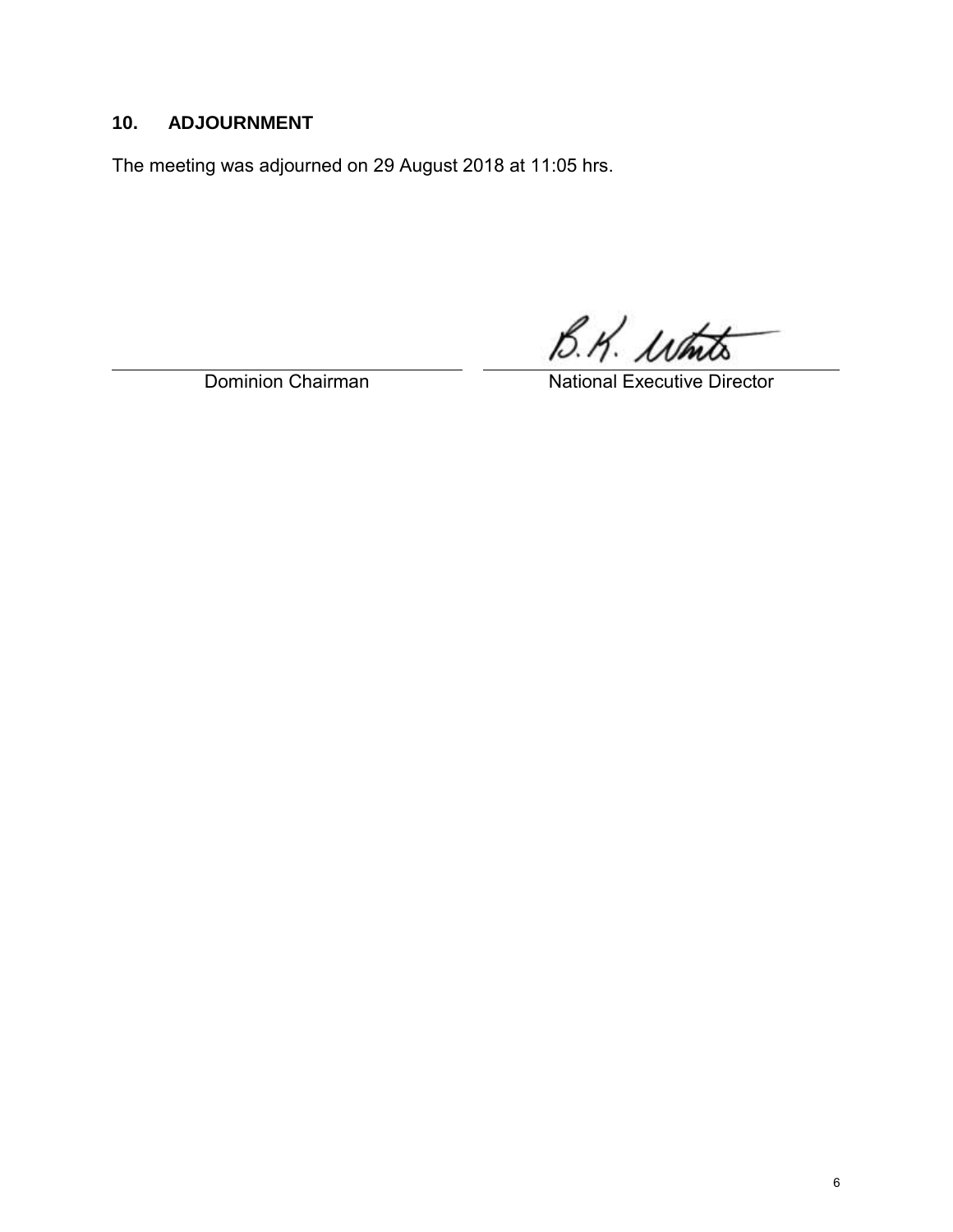#### **DOMINION EXECUTIVE COUNCIL POST-CONVENTION MEETING 29 AUGUST 2018**

#### **2. SEATING OF NEW MEMBERS**

The Dominion Chairman will welcome all members of Council and will introduce the new members as follows:

- a. Newly Elected Senior Elected Officers;
- b. Grand President; and
- c. Command Presidents and First Vice Presidents in attendance.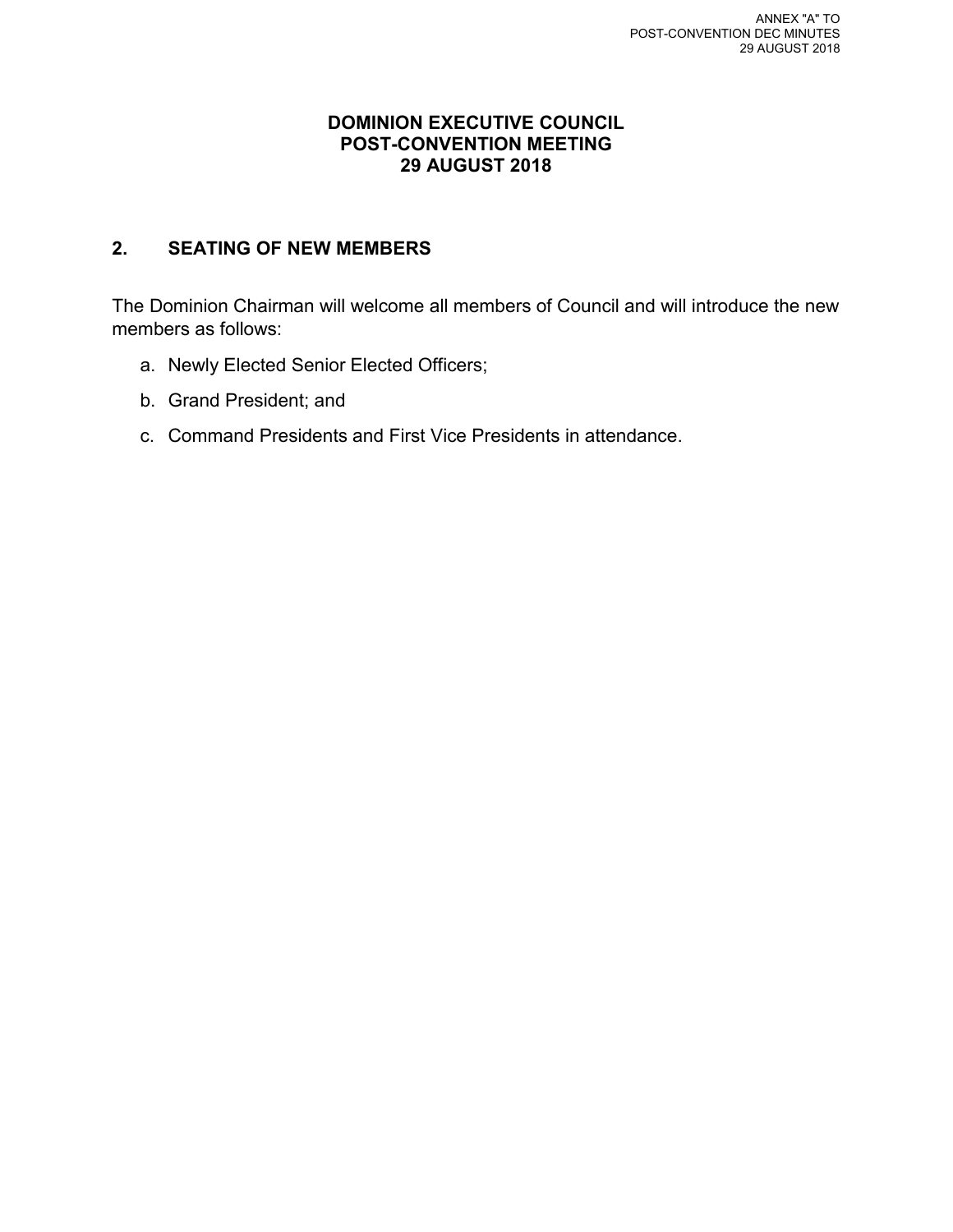#### GRAND PRESIDENT`S REMARKS TO DEC, 29 AUGUST, 2018

#### THANK YOU, COMRADE CHAIR.

COMRADES, IT IS A PRIVILEGE TO PARTICIPATE IN THIS IMPORTANT INITIAL MEETING OF THE `NEW` DOMINION EXECUTIVE COUNCIL OF THE ROYAL CANADIAN LEGION.

IT WAS AN OUTSTANDING CONVENTION, WHICH FOCUSSED ON IMPORTANT CORE ISSUES FOR THE LEGION IN A VERY EFFECTIVE MANNER. I WOULD LIKE TO PASS ON A BIG BRAVO ZULU AND MY PERSONAL THANKS TO COMRADE RONN ANDERSON, COMRADE RICK BENNETT, TO THEIR ENTIRE ORGANIZING COMMITTEE AND TO MANITOBA/NORTH-WEST ONTARIO COMMAND FOR THEIR GREAT WORK IN THAT REGARD.

I WOULD LIKE TO EXPRESS SIMILAR APPRECIATION AND PRAISE TO OUR FORMER DOMINION PRESIDENT, COMRADE DAVE, AS WELL AS TO COMRADE BRAD, COMRADE STEVEN AND THE ENTIRE DOMINION COMMAND STAFF "TEAM" WHO ALSO PLAYED AN ESSENTIAL ROLE IN THE PLANNING, PREPARATION AND EXECUTION OF THIS HIGHLY SUCCESSFUL AND VERY IMPORTANT EVENT.

A SPECIAL "BZ" AS WELL TO COMRADE BILL, SUPPORTED BY COMRADES RAY AND PATTY, FOR DOING SUCH A GREAT JOB AS CONVENTION CHAIR.

I WOULD ALSO LIKE TO EXPRESS HEARTFELT CONGRATULATIONS AS WELL AS MY VERY BEST WISHES TO COMRADE TOM AS HE "TAKES THE HELM" OF THIS GREAT NATIONAL INSTITUTION.

SINCERE CONGRATULATIONS AS WELL TO COMRADES BRUCE, ANGUS, BRIAN AND OWEN AS YOU ALSO TAKE ON NEW AND IMPORTANT ROLES ON THE SENIOR LEADERSHIP "TEAM" OF THE LEGION AND TO COMRADES MARK AND BILL ON THE VOTES OF CONFIDENCE THAT YOU BOTH RECEIVED TO CONTINUE AS DOMINION TREASURER AND DOMINION **CHAIR** 

I VERY MUCH LOOK FORWARD TO WORKING WITH COMRADE TOM AND THE REST OF YOU IN THE COMING MONTHS.

THERE IS MUCH TO DO BUT I THINK THAT THIS CONVENTION LAUNCHED US IN THE RIGHT DIRECTION, WITH THE RIGHT PRIORITIES, AND WHEN I LOOK AT THE TALENT, DEDICATION AND EXPERIENCE AROUND THIS TABLE, I KNOW THAT THE ROYAL CANADIAN LEGION IS IN VERY GOOD HANDS.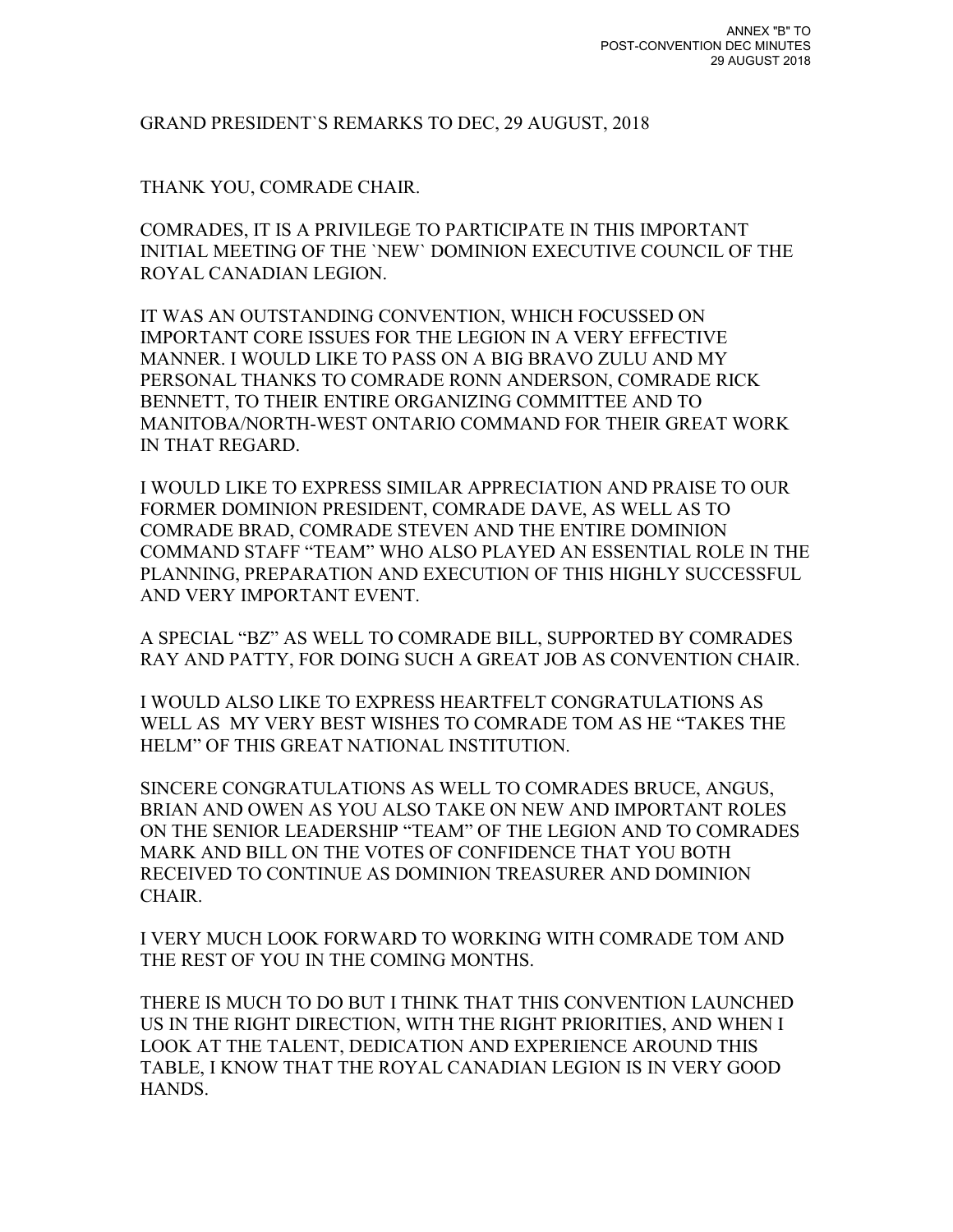IT IS A REAL HONOUR TO SERVE WITH ALL OF YOU. THAT CONCLUDES MY OPENING COMMENTS.

THANKS VERY MUCH, COMRADES.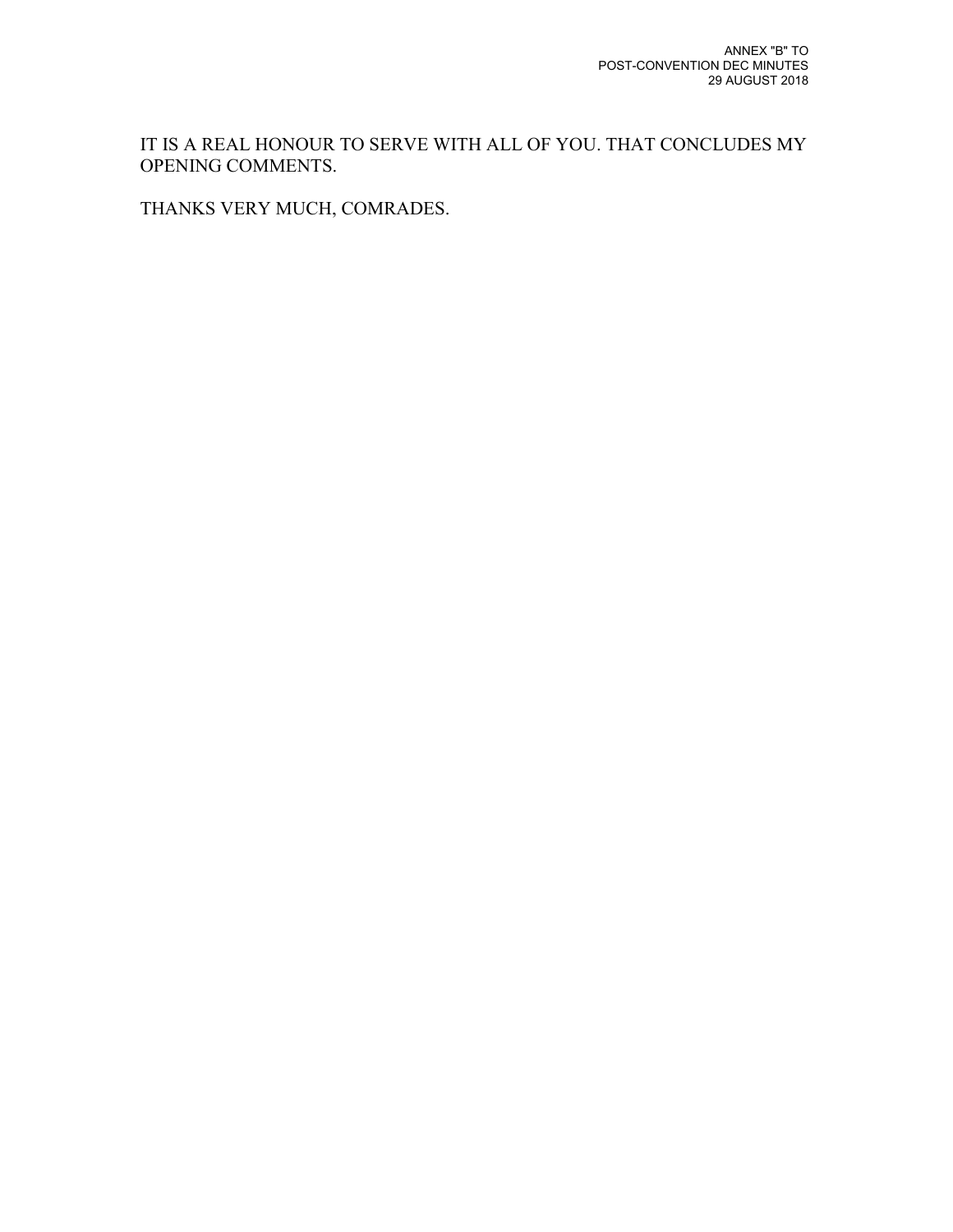Thank you good morning

I am going to give the same speech I gave the SEO this morning. I am not big on long speeches. If I have something to say I will say it but in future meetings we will keep it short but for the sake of this morning's meeting, sometime during this meeting you will get the standing committee lists. You will notice many changes. I am shaking things up, reorganizing things. Some of the presidents will remember I went around and asked for your expertise, your first vice president's expertise, your strong points, your weak points. I tried to put everyone on committees where their strong points were. I tried to fill all the committees with expertise in their fields. In membership, I put 3 membership past provincial membership chairman's. For VSS I put expertise in that area. In sports, the same thing. I tried.

Obviously, there is a lot of us. One, two or three people may be on a committee that they are not their strong point but it will be your strong point at the end of the two years. Just to let you know we are changing things up a little bit on the committee level. I f you have concerns feel free to talk to me but not today. Send me an email and we will sort it out.

The second point is the controversy over the last few years. I am going to re-ignite, with your help, with Dave's help and the SEO's help and everyone's help. Reignite the DEC with the SEO's and get back to the work of running the Legion. No more infighting and back room stuff. We are going to get back to the business. We are going to get to the root of all of this and get it figured out so we can get the Legion back to the way it is supposed to be.

Thank you. I am looking forward to working with all of you, or most of you, in the next few years.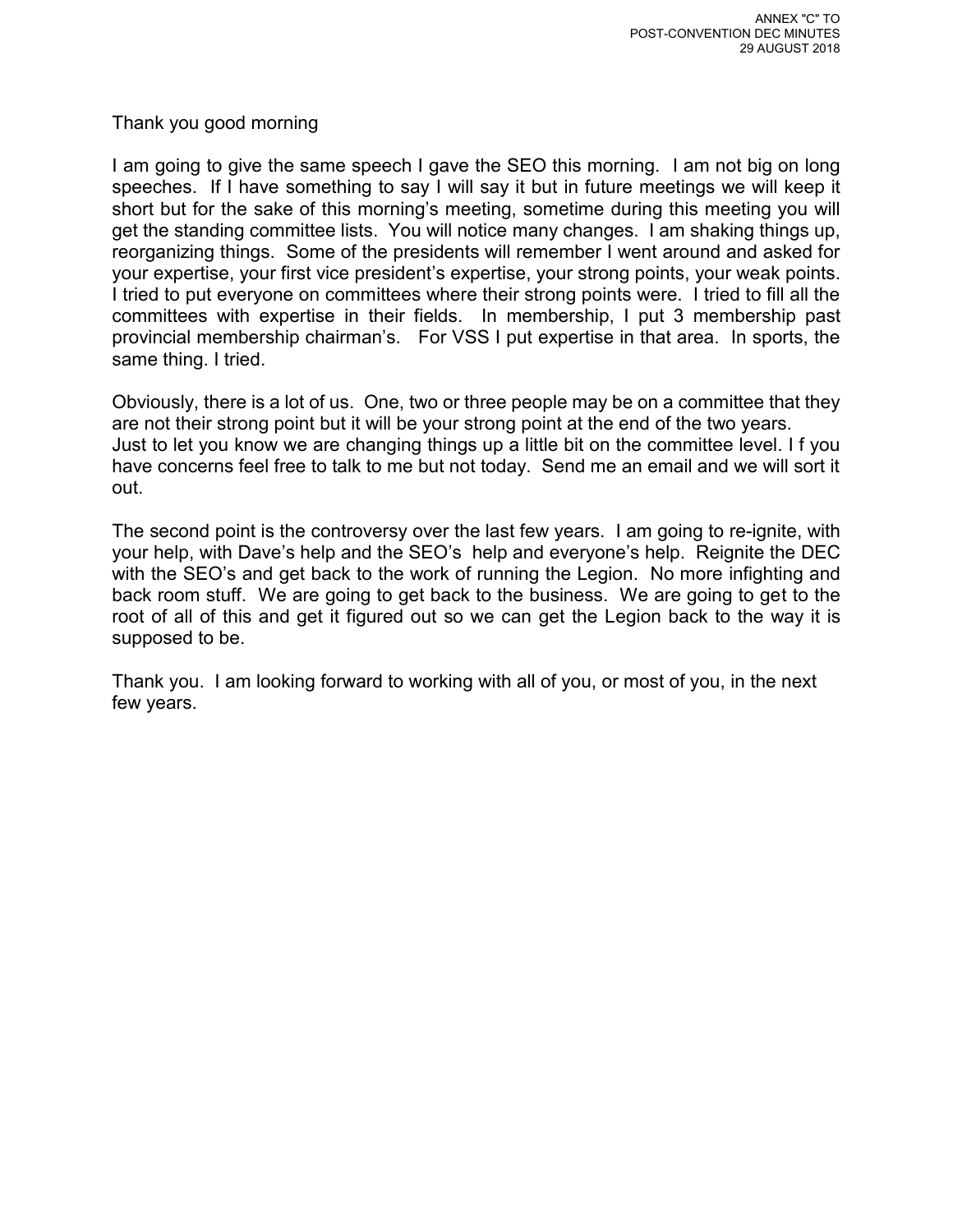#### **DOMINION COMMAND COMMITTEE LIST APPOINTMENTS: 2018 - 2020**

| <b>COMMITTEE</b>                  |                                                                                                                        | <b>MEMBERS - 2018 - 2020</b>                                                                                                                                                                      | <b>SECRETARY / ASSISTANT</b>         |
|-----------------------------------|------------------------------------------------------------------------------------------------------------------------|---------------------------------------------------------------------------------------------------------------------------------------------------------------------------------------------------|--------------------------------------|
| Veterans, Services<br>and Seniors | Chairman<br>Vice-Chairman<br>Member<br>Member<br>Ex-Officio<br><b>Ex-Officio Homeless</b><br><b>Ex-Officio Seniors</b> | Tom Irvine<br><b>Bruce Julian</b><br>John Mahon<br>Ronn Anderson<br>Larry Murray<br>$\overline{\phantom{a}}$<br>Dave Gordon<br>George O'Dair                                                      | Ray McInnis / Dwayne McCarthy        |
| Poppy &<br>Remembrance            | Chairman<br>Vice-Chairman<br>Member<br>Member<br>Member                                                                | - Angus Stanfield<br><b>Berkley Lawrence</b><br>John Ladouceur<br>Kandys Merola<br>$\overline{\phantom{a}}$<br>- Lorne Varga                                                                      | Danny Martin / Kelly Therien         |
| Membership                        | Chairman<br>Vice-Chairman<br>Member<br>Member<br>Member                                                                | <b>Bruce Julian</b><br>Valerie MacGregor<br>Jay Tofflemire<br><b>Garry Pond</b><br>$\overline{\phantom{a}}$<br>Duane MacEwen<br>$\overline{\phantom{a}}$                                          | Randy Hayley / Danny Martin          |
| <b>Public Relations</b>           | Chairman<br>Vice Chairman<br>Member<br>Member<br>Member<br>Member                                                      | Owen Parkhouse<br>Sharon McKeown<br>Nathan Leer<br>Stephen Gallant<br>Kenneth Ouellet<br>$\overline{\phantom{a}}$<br>Chris Strong                                                                 | Nujma Bond/Dion Edmonds/Leah O'Neill |
| Sports                            | Chairman<br>Vice-Chairman<br>Member<br>Member<br>Member<br>Member                                                      | <b>Brian Weaver</b><br>David Flannigan<br>Jerry Lava<br>$\overline{\phantom{a}}$<br><b>Keith Andrews</b><br><b>Melvin Crowe</b><br>Leroy Washburn<br>$\overline{\phantom{a}}$                     | Lia Taha Cheng / Angela Keeling      |
| <b>Ritual and Awards</b>          | Chairman<br>Member<br>Member<br>Member<br>Member<br>Member                                                             | Ken Sorrenti<br>Paul (Smokie) LeBlanc<br>$\overline{\phantom{a}}$<br>J. Cher<br><b>Blaine Kiley</b><br>$\overline{\phantom{a}}$<br>Mary-Ann Latimer<br>$\overline{\phantom{a}}$<br>Joel Van Snick | Denis Hotte/Charls Gendron           |
| Defence and Security              | Chairman<br>Vice-Chairman<br>Member<br>Member                                                                          | <b>Richard Blanchette</b><br>Randy Price<br>- Bob Cléroux<br>- Wayne Martin                                                                                                                       | Carolyn Gasser/ Mike Smith           |
| <b>Constitution and Laws</b>      | Chairman<br>Vice-Chairman<br>Member<br>Member                                                                          | - Jim Rycroft<br>Dave Eaton<br>$ \,$<br><b>Bill Chafe</b><br>- George O'Dair                                                                                                                      | Steven Clark / Lia Taha Cheng        |
| <b>RCEL</b>                       | Chairman<br>Vice-Chairman<br>Member                                                                                    | Tom Irvine<br>David Flannigan<br><b>Bruce Julian</b><br>$\overline{\phantom{a}}$                                                                                                                  | Brad White / Gary Foster             |
| Dominion Convention               | Chairman<br>Member<br>Member                                                                                           | Tom Irvine<br>Bruce Julian<br><b>Bill Chafe</b>                                                                                                                                                   | Brad White / Steven Clark            |
| <b>Veterans Consultation</b>      | Chairman<br>Member<br>Member<br>Member                                                                                 | - Larry Murray<br>Tom Irvine<br>$\overline{\phantom{a}}$<br><b>Bruce Julian</b><br>- Richard Blanchette                                                                                           | Brad White / Ray McInnis             |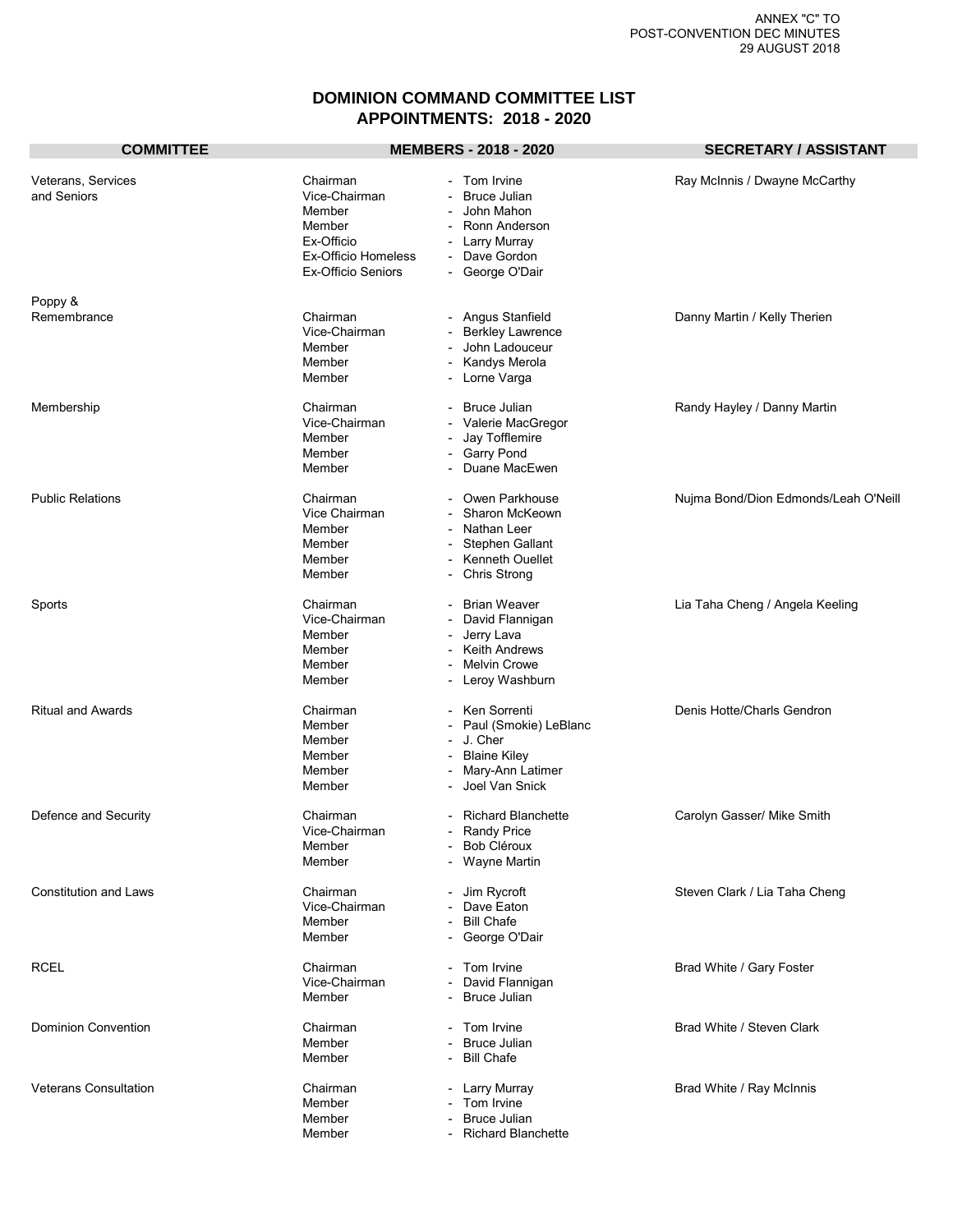- 
- 
- 
- 

#### Vice-Chairman<br>Member Member - Christopher Richardson<br>Member - Larry Murray Member - Larry Murray<br>
Member - Kyle Scott Member - Kyle Scott<br>Member - Robyn Zett Vice-Chairman - Tom Irvine • ► ■ ♦<br>Member - Dave Flannigan • • ● Pay Member - Dave Flannigan ● ► ► Budget Member - Bruce Julian ● ► ■ Investment Member - Owen Parkhouse ►<br>■ Pension + Owen Parkhouse → Owen Parkhouse → Pension Member - Angus Stanfield ►

Member - Brian Weaver ►<br>Member - Bill Chafe

- Member Bill Chafe ►<br>Member Randy Hayle
- 
- Randy Hayley  $\triangle$
- Member Joan Elliott ♦

- Robyn Zettler

#### **COMMITTEE MEMBERS - 2018 - 2020 SECRETARY / ASSISTANT**

Going Forward **Chairman** - Bruce Julian - Bruce Julian Brad White / Steven Clark/<br>Vice-Chairman - Tom Irvine - Tom Collaren Harris

Finance Committee Thairman - Mark Barham  $\bullet \bullet \bullet \bullet \bullet$  Tim Murphy / Brad White / Steven Clark<br>Vice-Chairman - Tom Irvine  $\bullet \bullet \bullet \bullet$ 

#### **Zone Representatives/Liaisons**

Eastern US Zone **Castern US Zone**<br>
Western US Zone **Owen Parkhouse**<br>
Brian Weaver Western US Zone<br>Europe Zone

**Appointments**

Chairman Appeals Committee Mary Ann Misfeldt<br>VAC Monument Restoration Working Group Jack Frost VAC Monument Restoration Working Group

Angus Stanfield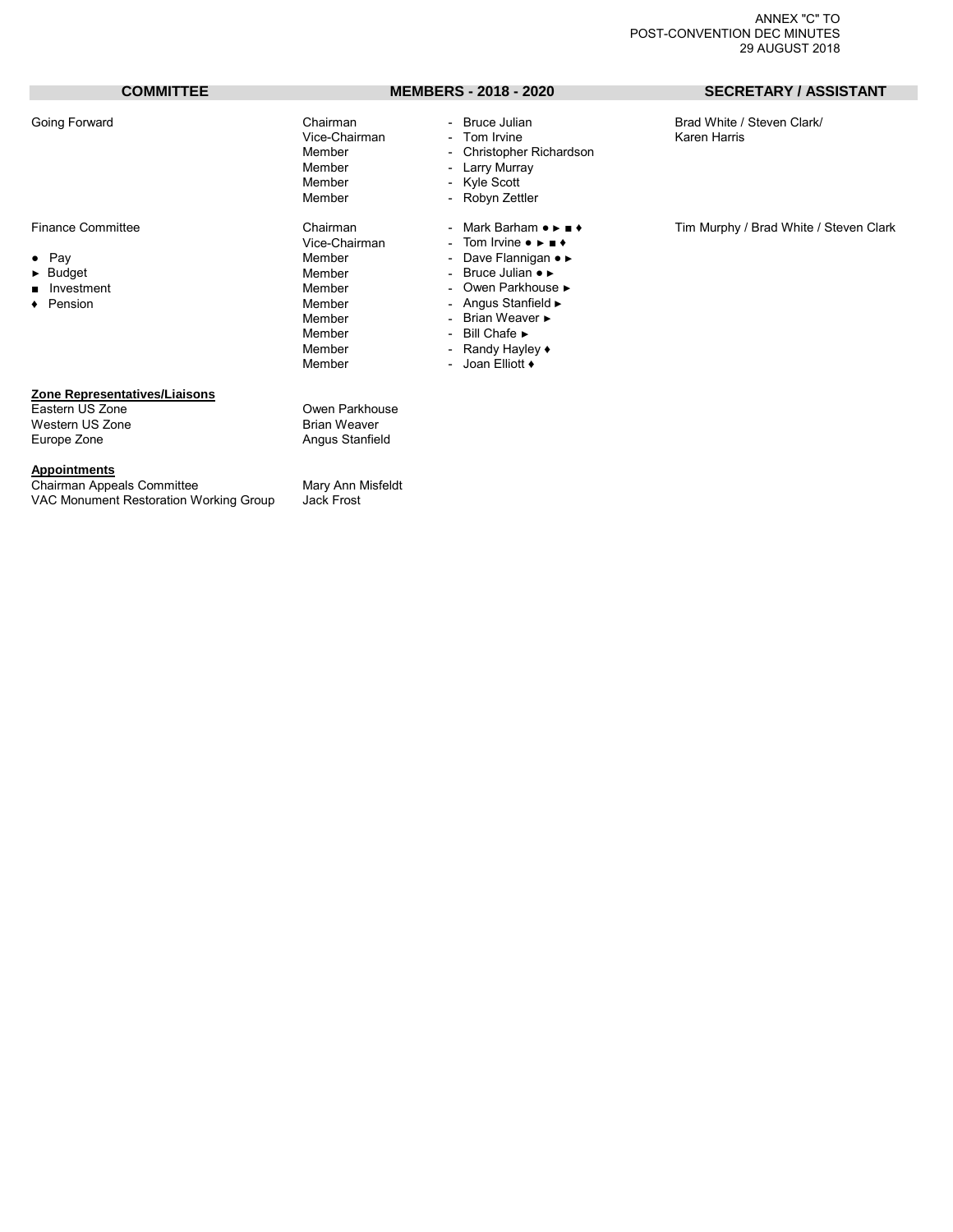## **CANVET BOARD**

Chairman Bruce Julian Vice-Chairman Tom Irvine Director **Bill Chafe** Director Dave Flannigan Director **Brian Weaver Director** Secretary **Brad White** 

Director Owen Parkhouse Director **Angus Stanfield**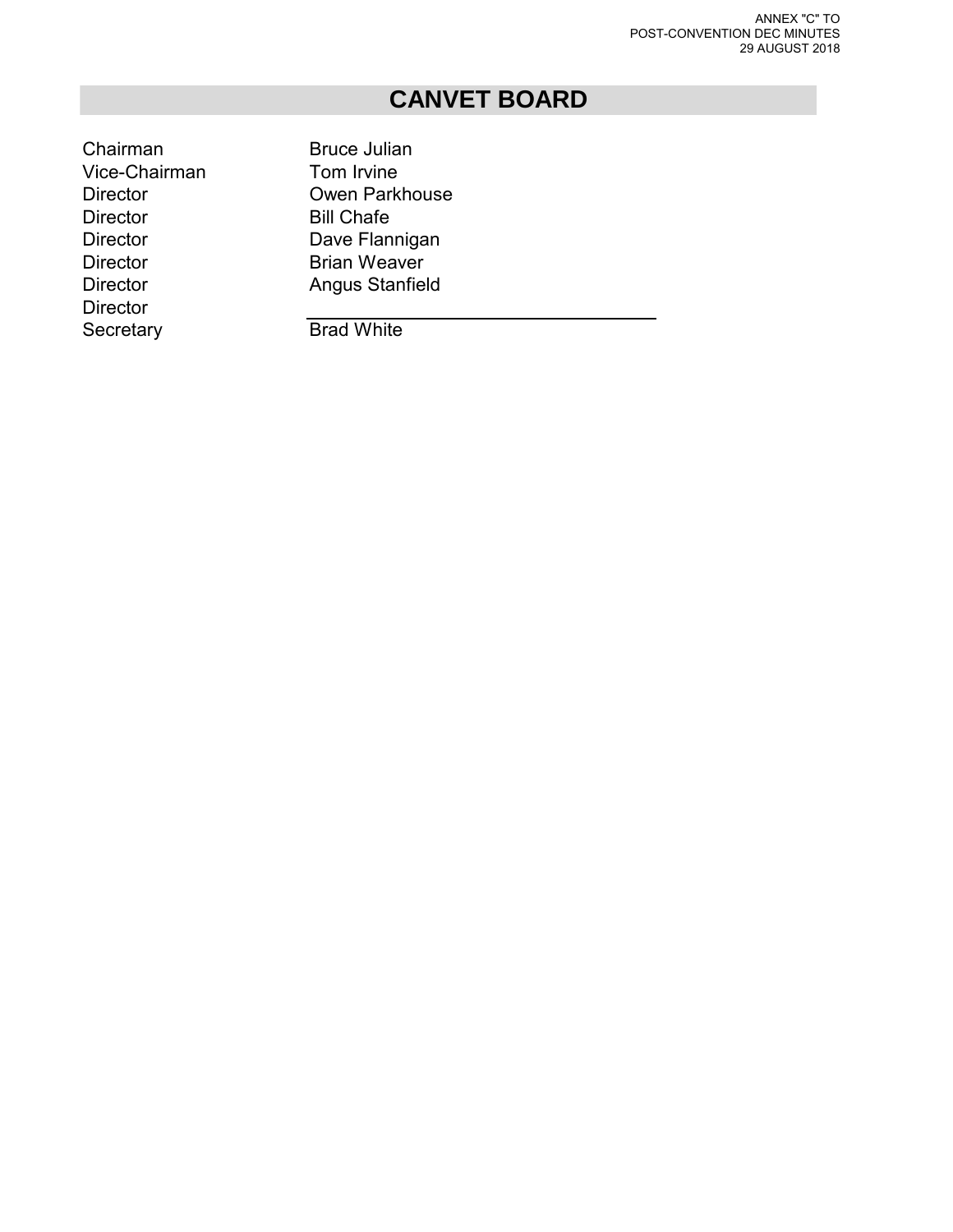#### **DOMINION EXECUTIVE COUNCIL POST-CONVENTION MEETING 29 AUGUST 2018**

#### **5. APPROVAL OF SIGNING OFFICERS/APPROVAL OF BANKING**

Approval is required for the ratification of the signing officers of The Royal Canadian Legion together with the banking arrangements.

| <b>RECOMMENDATION:</b> | It is recommended that those officers<br>elected at the 2018 Convention<br>he.<br>approved as signing authorities                               |  |  |
|------------------------|-------------------------------------------------------------------------------------------------------------------------------------------------|--|--|
| <b>RECOMMENDATION:</b> | It is further recommended that<br>the<br>following Dominion Command staff be<br>approved as signing authorities:                                |  |  |
|                        | a) National Executive Director                                                                                                                  |  |  |
|                        | b) Director Corporate Services                                                                                                                  |  |  |
|                        | c) Director Veterans' Services                                                                                                                  |  |  |
|                        | d) Director Supply Chain<br>Management                                                                                                          |  |  |
|                        | e) Director Financial Services                                                                                                                  |  |  |
| <b>RECOMMENDATION:</b> | It is further recommended that Dominion<br>Command be authorized to maintain its<br>existing banking arrangements with the<br>Bank of Montreal. |  |  |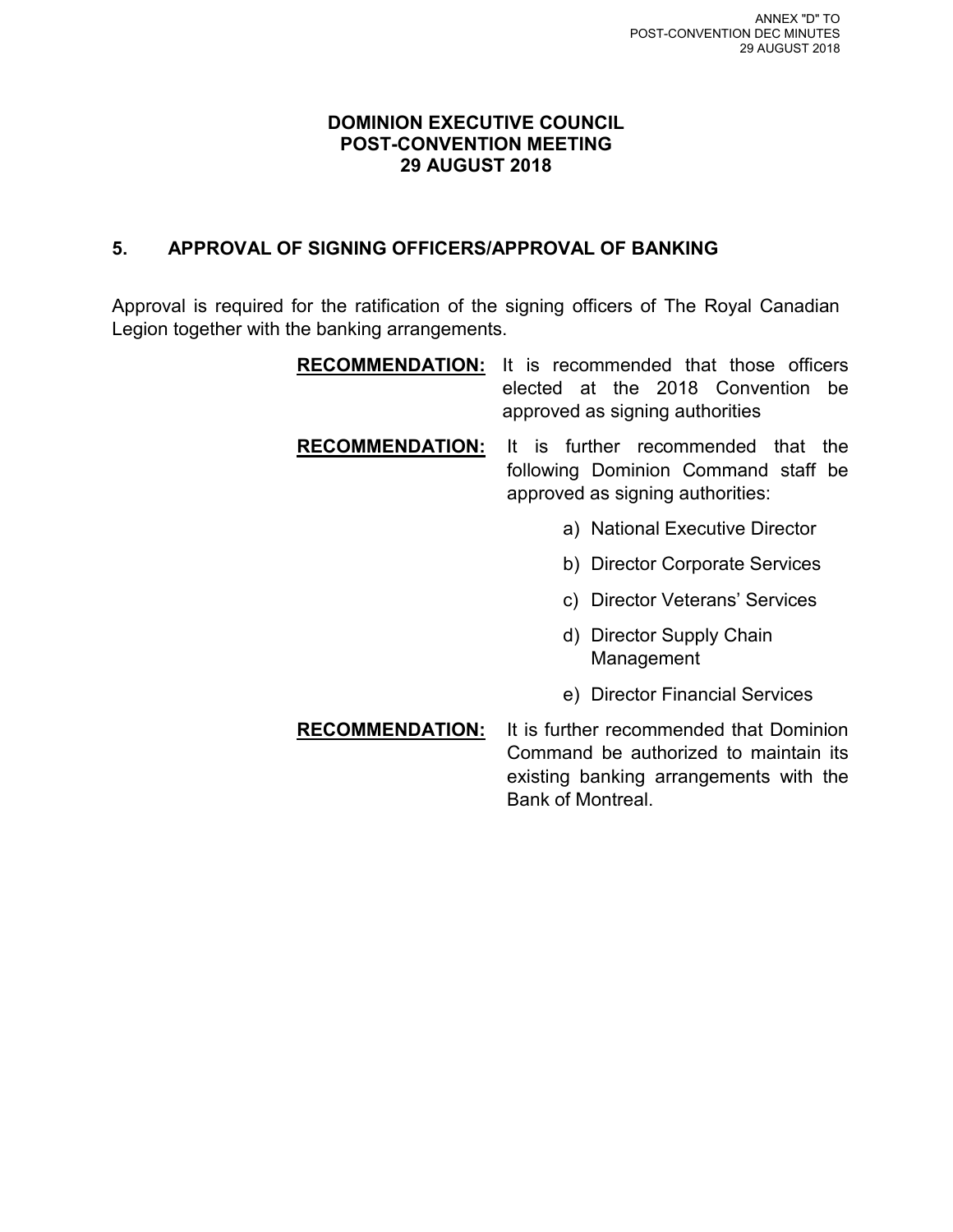#### **DOMINION EXECUTIVE COUNCIL POST-CONVENTION MEETING 29 AUGUST 2018**

#### **7. FUTURE MEETINGS AND DEC ADMINISTRATION**

The date for the next meeting of DEC is scheduled for 24 November 2018. It is intended that the members will be accommodated at the Holiday Inn Select Hotel & Suites, 101 Kanata Avenue, Kanata, Ontario, K2T 1E6.

The Command Presidents are asked to provide reports on their Command activities at the spring DEC meeting. It is requested that these reports be forwarded to Dominion Command **six (6) weeks** in advance of the DEC meeting so that they may be printed and included in the DEC agenda book. Additionally, suggestions for agenda items should be forwarded well in advance of the meeting.

The DEC Agenda with critical items requiring early review will be forwarded electronically to DEC members at least one week prior to the meeting.

Members will also be advised shortly of the membership listing of the various Standing Committees and dates for the next Committee meetings. Detailed travel and accommodation instructions will be provided prior to each meeting. Attached please find Chapter 35 of the Organization, Policy and Procedures Manual which provides the policy on travel and accommodation arrangements. However, if there are any questions, the Committee member is requested to contact the appropriate Committee Secretary, the Director Financial Services or the National Executive Director.

Attachment: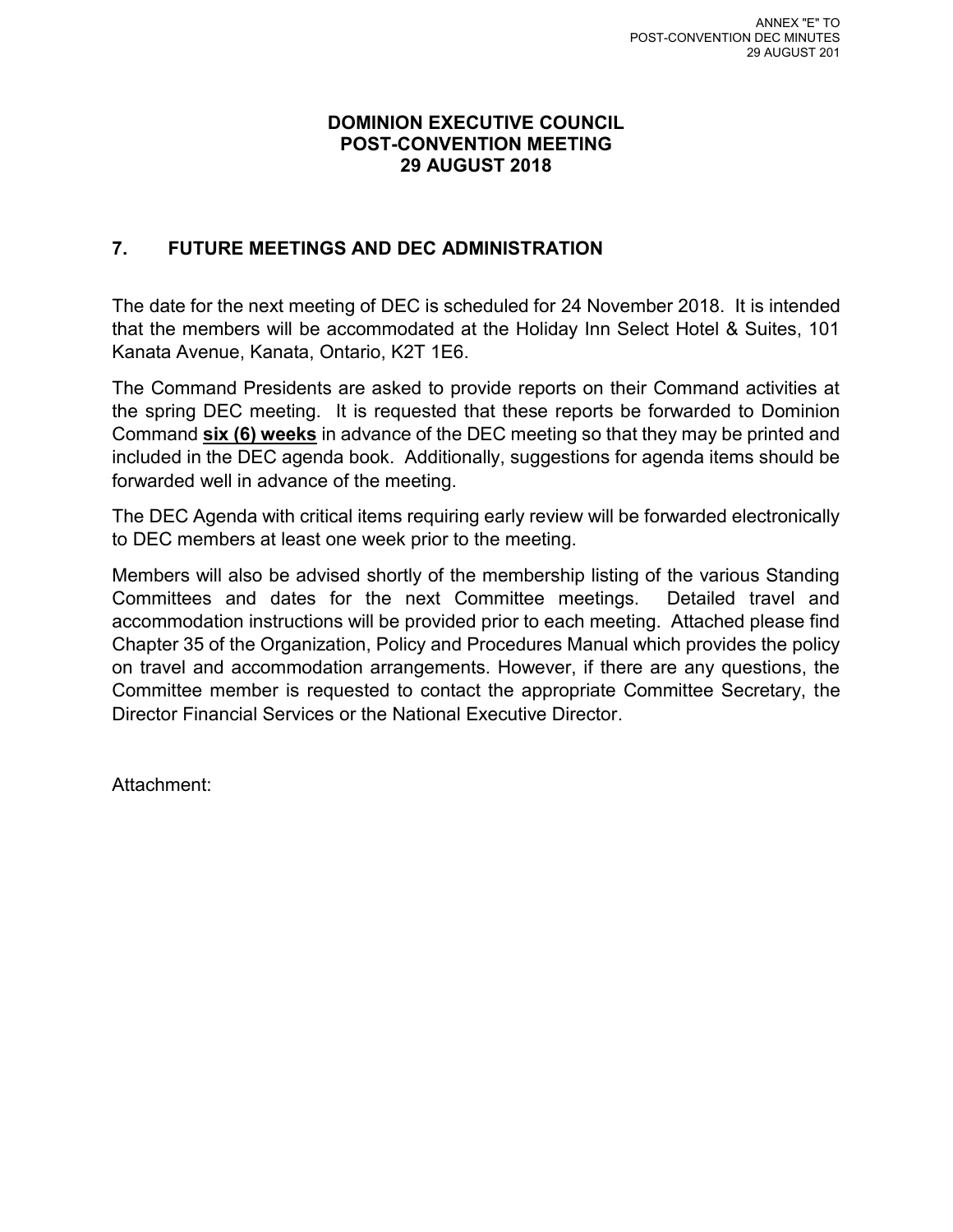#### **CHAPTER 35 TRAVEL REGULATIONS - DOMINION COMMAND**

#### **35.1 GENERAL**

These travel regulations apply to members of the Dominion Executive Council, Dominion Command committees, Dominion Command staff and to any other person who is authorized to travel on Dominion Command business.

Authorized travel costs include transportation, accommodations and per diem as detailed in this chapter.

#### **35.2 AIR TRANSPORTATION - GENERAL**

- **a. Carrier:** DEC members are encouraged to arrange their travel through the carrier which offers the best rate. However, for comparison purposes, the baseline for the best available and lowest fare option will be Air Canada's Economy Tango rate.
- **b. Class of Travel:** DEC members, committee members and staff shall travel using best available, Economy Tango Class rate.

When authorized to travel on Legion business, the Dominion President and Grand President may fly Executive Class depending on the nature of the trip. The Dominion President may authorize others to use Executive Class as the situation warrants but Economy Class travel will be selected as the first option.

- **c. Travel Arrangements:** Travel arrangements are the responsibility of the member and flight reservations must be paid by the member. Bills forwarded to Dominion Command by a travel agency on behalf of a member will not be accepted.
- d. **Travel Advance:** If a member requires an advance of funds to pay for the flight reservations, this can be arranged by contacting the Director of Finance.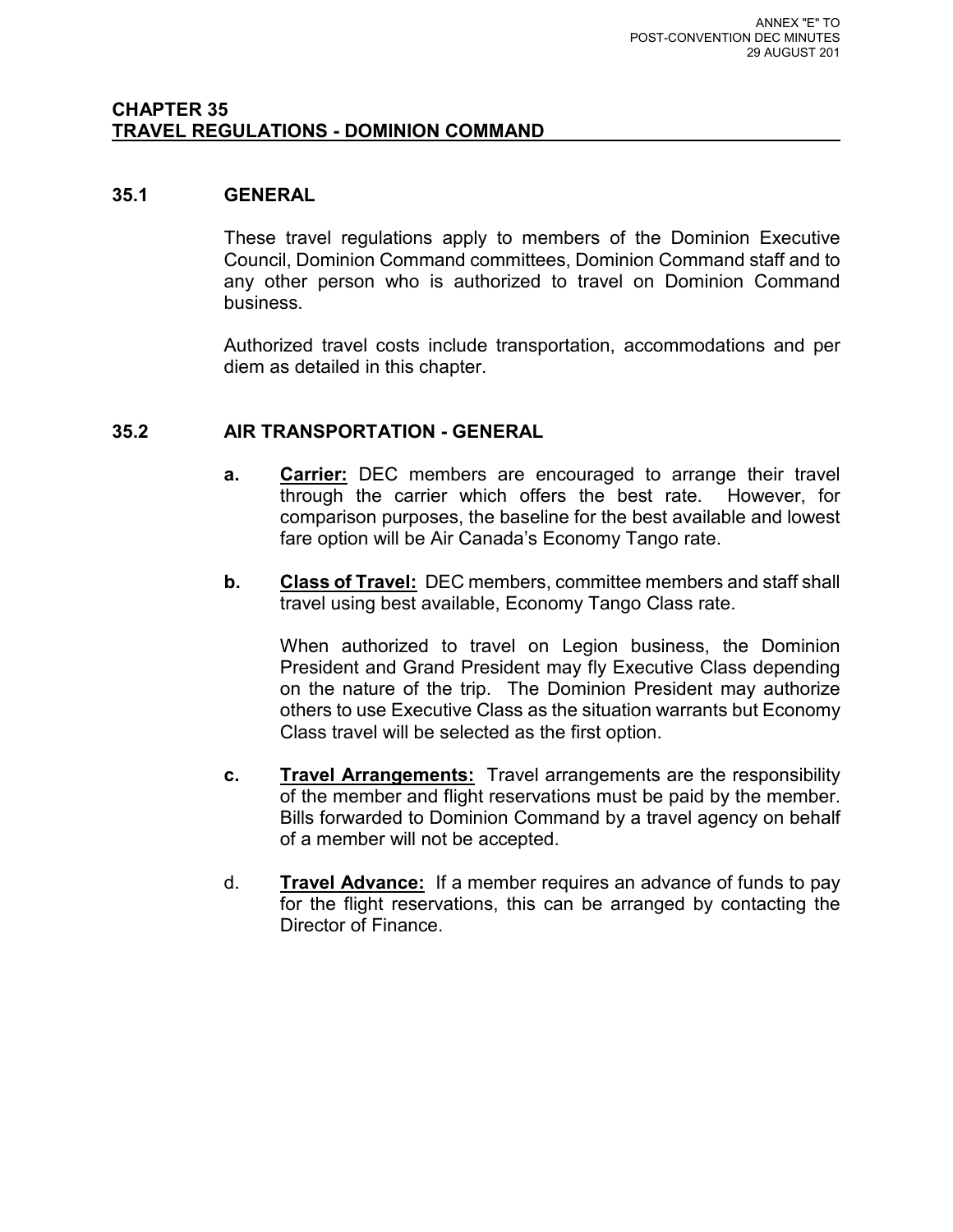#### **35.3 AIR TRANSPORTATION - STAFF**

All staff travel must be approved by the National Executive Director.

All staff travelling on Legion business shall use best available, Economy Tango Class rates. All staff travel arrangements are to be made through the Central Registry Travel Clerk. Direct reservations may be made in the event of urgent travel.

The Travel Clerk will obtain an Economy Tango Class fare or, in cases where the Economy Tango Class fare is not available, a member is entitled to claim a higher Economy Class (Flex or Latitude) fare. At their choice, staff members may be accompanied on business travel by a family member; however, all such costs must be borne by the staff member.

#### **35.4 TRANSPORTATION - OTHER**

Travel by rail, bus rental car or private motor vehicle (PMV) may be used. Car rental may be authorized where it is the most economical or efficient mode of travel and is in the best interests of the Legion. Car rental may be used in lieu of, or in conjunction with, the other authorized modes of travel.

**a. Private Motor Vehicle (PMV):** In certain circumstances, it may be more practical to use a PMV if air travel is not readily available or practical; full mileage rate and per diem may be authorized.

In cases where an individual **elects** to travel by PMV for their own convenience, the amount claimed may not exceed that which would have been paid for Economy Tango Class fare air travel and related per diem as computed on the date of the meeting notification.

Dominion Command staff may be authorized use of PMV or car rental in those cases where, in the opinion of the National Executive Director, it is in the best interests of the Legion.

**Whenever PMV is used, prior approval is required through the Committee Secretary to the National Executive Director.**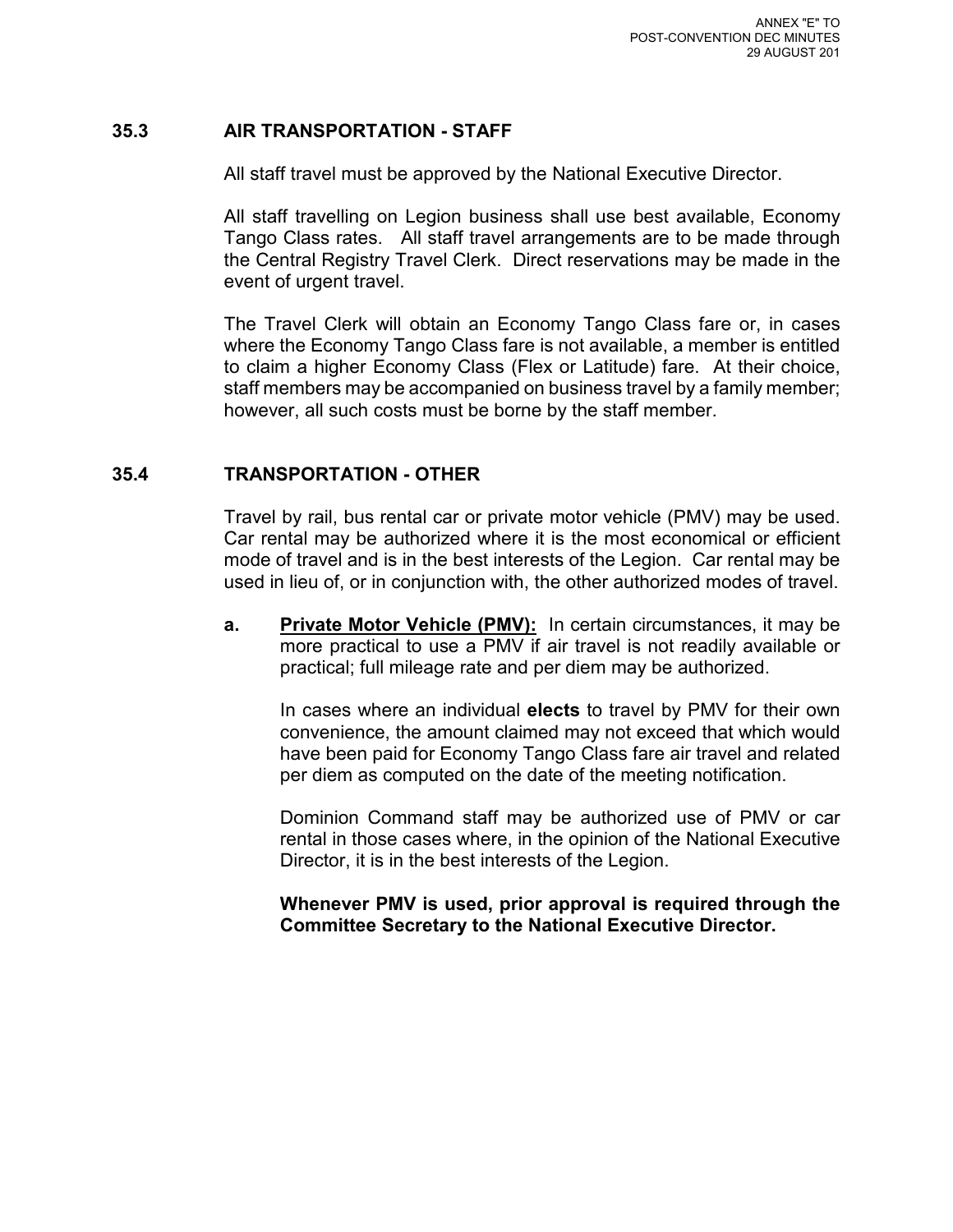#### **35.5 TRAVEL INSURANCE**

All Committee members and staff are covered under the Dominion Command travel insurance policy while on approved Dominion Command business travel. Any additional travel insurance purchased will be at the discretion of the traveler and will not be reimbursed.

#### **35.6 PER DIEM**

Per diem is the daily allowance provided to cover living and incidental expenses.

Per diem is paid for each full 24-hour period of absence from the time of departure from a claimant's residence until the claimant returns to that residence, subject to the following conditions:

- a. arrival at the place of meeting shall not be more than one day prior to the date on which the meeting takes place;
- b. after the first 24 hours the full authorized daily rate will be paid for any period in excess of 12 hours, with half rate payable for periods of 6 to 12 hours. If, however, 6 to 12 hours involves paying for an additional night's accommodation, the full per diem shall be paid;
- c. while on Legion business, a claimant may extend their trip for personal reasons, such as vacation, but per diem will only be paid for the period of Legion duty; and
- d. Per Diem Allowance for travel less than 24 hours is:
	- i. **Staff:** Staff traveling out of town on a normal working day will be reimbursed actual expenses supported by receipts;
	- ii. **Others:** The full authorized daily rate will be paid for any period in excess of 12 hours, with half-rate payable up to 12 hours.

In those instances where a claimant from outside Ottawa is required to attend successive meetings, per diem may be authorized for the interim period, provided the cost of per diem does not exceed the cost of transportation of the second return trip.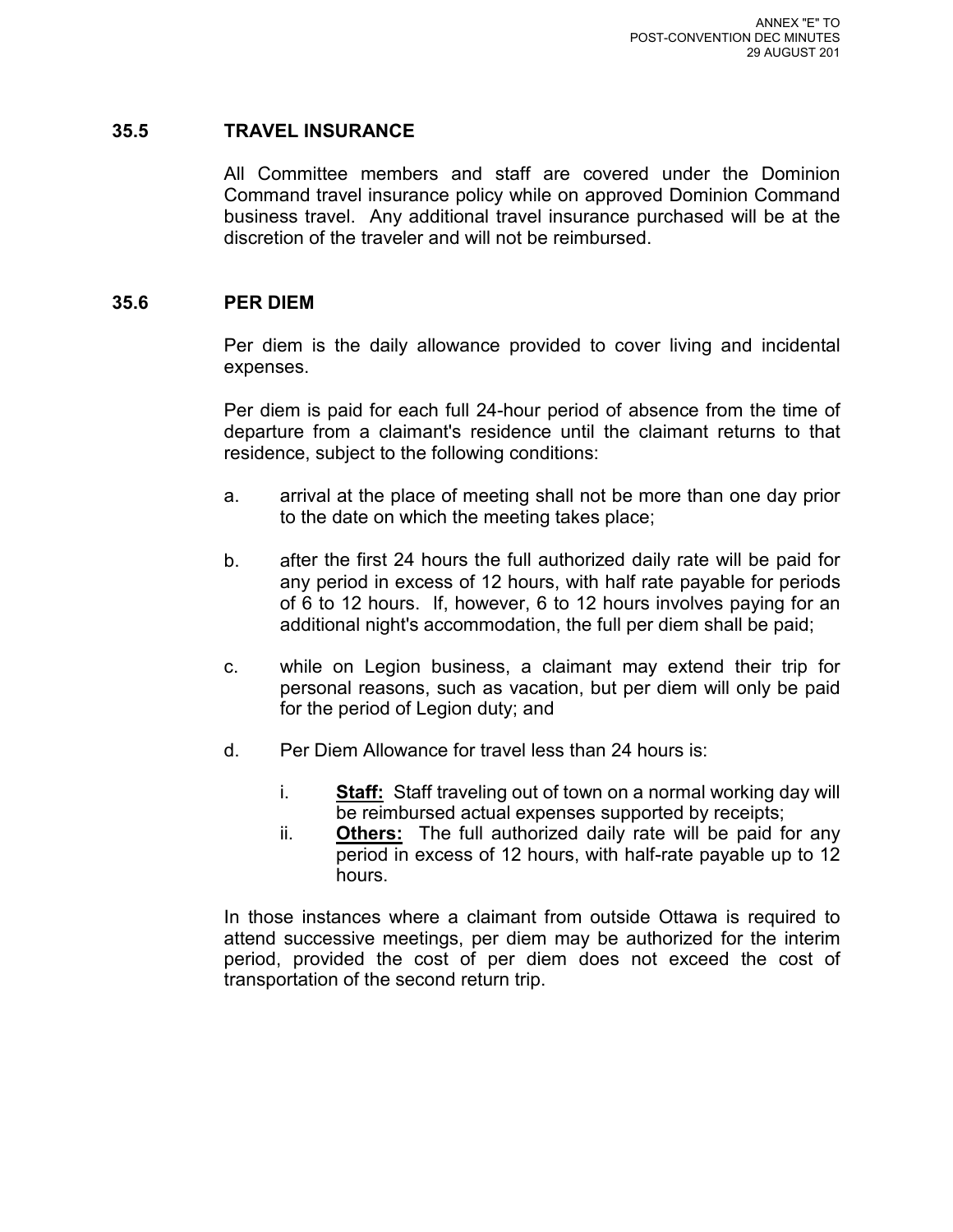#### **35.7 LOCAL AREA TRAVEL**

- a. **Elected Officers and Committee Members:** Ottawa area members on Legion business in the Ottawa area are authorized to receive the half day per diem, transportation and incidental costs. Hotels will not normally be authorized for persons living within 50 kms of the meeting location.
- b. **Staff:** Staff required to attend meetings or work on weekends or holidays will be compensated in accordance with the Employment Regulations and Benefits:

#### **35.8 INCIDENTAL COSTS**

Incidental costs which may be claimed include:

- a. necessary long distance telephone calls while on Legion business;
- b. PMV mileage, taxi, bus or limousine fares between the claimant's residence and the point of departure and similar fares between the claimant's point of arrival and his accommodation at the place of meeting, as well as taxi fare to and from the place of meeting and the place of accommodation; and
- c. Parking.

#### **35.9 HOTEL ACCOMMODATION**

For meetings held at Dominion Command and hotel accommodation is required, rooms are reserved "GUARANTEED LATE ARRIVAL" meaning that the room(s) will be available if the guest arrives after 1800 hours.

If the guest is a "NO SHOW" on the date of the reservation, the room must still be paid for. Members who will not arrive on the date of reservation must advise Dominion Command through the Executive Assistant to the National Executive Director, or the applicable hotel, of the change in status in order that cancellation or an amendment can be made to the hotel reservation to prevent the financial penalty.(See attached Annex A).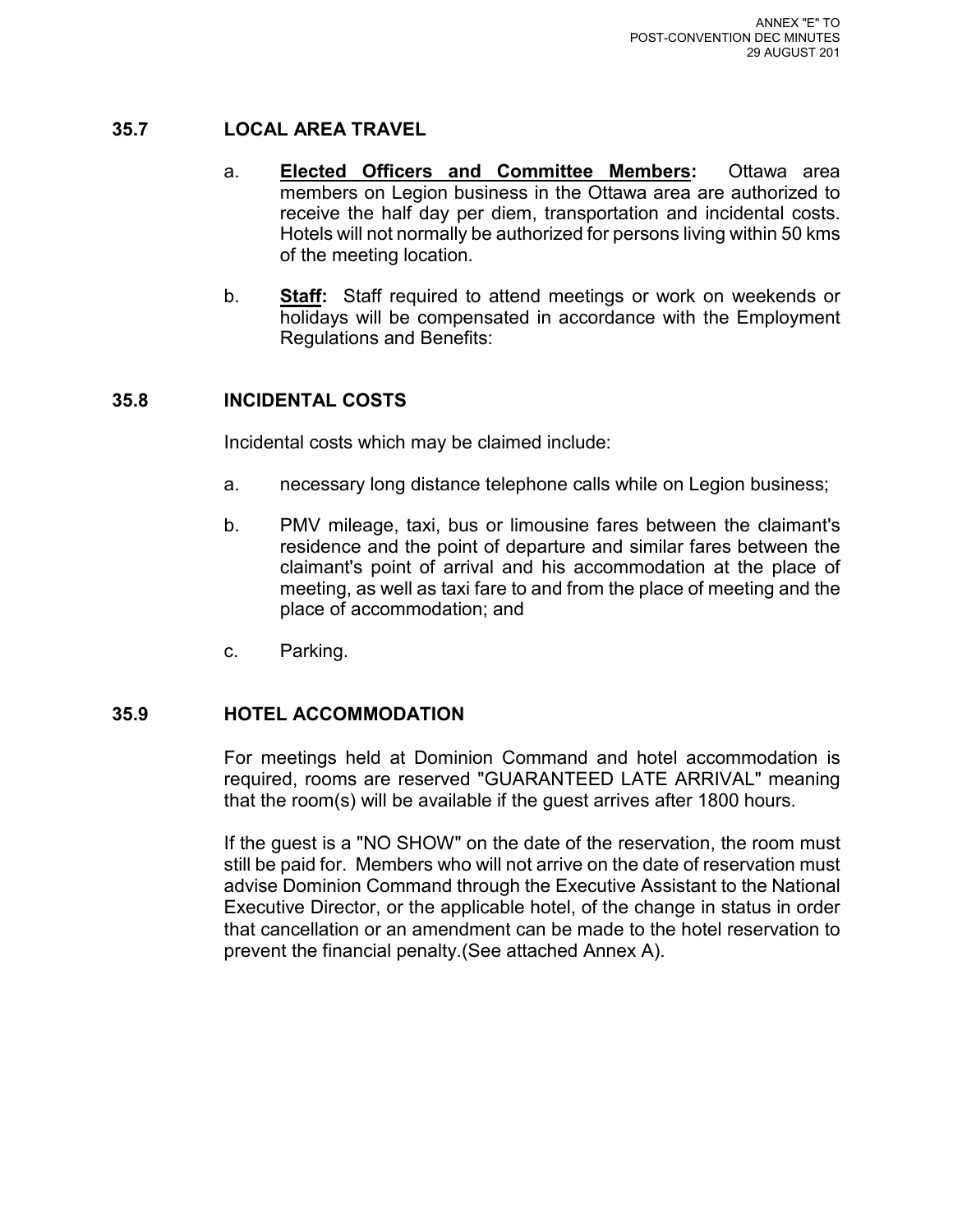#### **35.10 TRANSPORTATION RATES**

- a. actual cost of air, rail, bus fares or car rental and gas;
- b. PMV mileage rate is 57.5 cents per kilometer. Mileage usage will be calculated/confirmed using Google maps;
- c. When travel costs and other expenses are paid by a third party (e.g., VAC.), the claimant shall receive:
	- i. 50% of the entitled per diem less the accommodation portion for outside Canada travel; and
	- ii. Full entitled per diem less the accommodation portion for in-Canada travel.

#### **35.11 PER DIEM RATES**

- a. **Rate in-Canada**: the daily per diem rate to cover meals is \$104.00.
- b. **Rate Outside Canada:** any claimant traveling outside Canada on Legion business, including the Dominion President, shall be paid per diem of \$215 or shall be reimbursed actual and reasonable expenses supported by receipts, whichever is the fairest.
- c. **Accommodation Costs**: Commercial accommodation expenses must be supported by receipts. Non – commercial accommodation expenses will be reimbursed at a rate of \$50.00 per night.

#### **35.12 CLAIMS**

Travel expense claims are to be submitted to Dominion Command promptly after a trip has been completed. Claims must be signed by the claimant before payment will be made. The claim should clearly show the claimant's name, address (including postal code), purpose of trip, location traveled to, particulars of transportation costs, airline/rail ticket number and amount, and whether the transportation was pre-paid by Dominion Command. Where actual and reasonable costs are being claimed, the relevant receipts must be attached to the claim. If the trip was extended for personal travel, the dates of the actual times of Legion business must be stated.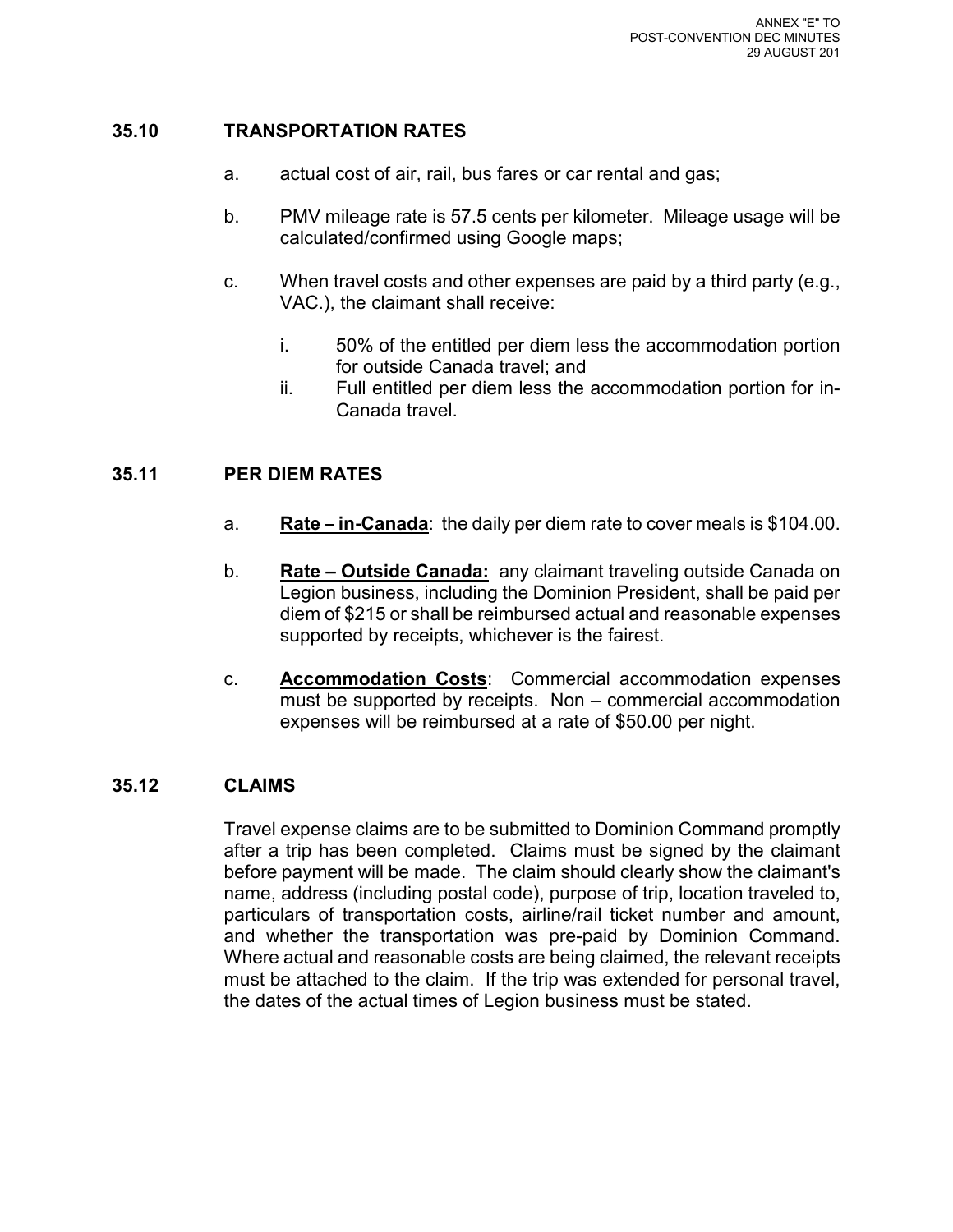Per diem will be calculated by the Finance staff, based on the information provided by the claimant in the box at the top right-hand corner of the claim - figures must be accurate.

Finance staff will list on the cheque stub a breakdown of the total amount under the headings Per Diem, Transportation, and Miscellaneous Expenses. Cheques will be mailed by the Finance Department.

#### **35.16 CREDIT CARDS**

All Senior Elected Officers will be provided with a corporate credit card by Dominion Command.

#### **35.17 ATTACHMENTS**

Annex A: Travel and Accommodation Arrangements

Updated: August 2014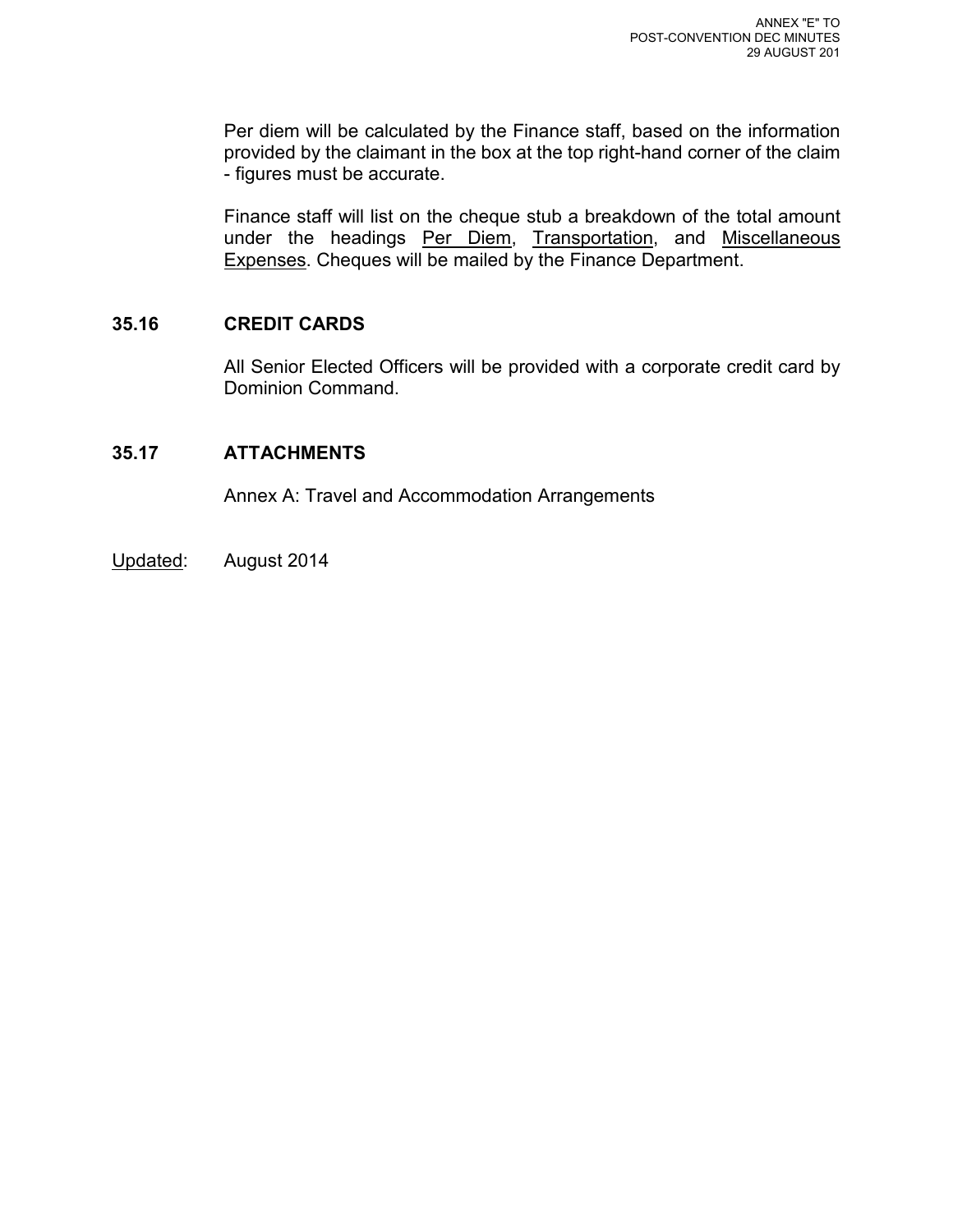#### **DOMINION COMMAND COMMITTEE TRAVEL AND ACCOMMODATION ARRANGEMENTS**

The following information is provided to ensure that Dominion Command Committee members are aware of accommodation arrangements, travel regulations and other pertinent details.

#### **35A.1 ACCOMMODATION**

Reservations are made for committee members by Dominion Command at the Holiday Inn Select Hotel & Suites, 101 Kanata Avenue, Kanata, Ontario K2T 1E6, for the evening prior to the meeting and for the evening of the meeting. Depending on the meeting agenda, attendees may be able to depart the day of the meeting. In that case, they should cancel the final night of the hotel upon arrival, or as soon as their return travel arrangements have been made. Hotel reservations are guaranteed late arrival which ensures accommodation if arrival is after 1800 hrs. If you are unable to attend the meeting, please advise the committee secretary or contact the hotel (1-800-465-4329) to cancel the reservation before 1800 hrs of the arrival date. Failure to do so will result in a charge for the hotel room. Should any member require different accommodation arrangements than the above, the committee secretary should be contacted.

#### **35A.2 AIR TRAVEL**

The air travel industry has undergone significant changes in the past several years – particularly with the growth of the internet. Unless travel arrangements are so complex as to warrant the assistance of a travel agent (for a fee), most in-Canada flight reservations can easily be completed at home through the airline website;

Committee and DEC members are requested to make their own flight reservations through the internet. This saves a significant expense on travel agent fees. The reservation format also allows the member to insert his/her Aeroplan number to ensure that AEROPLAN miles are credited for the flights. Economy Class rates are to be used at all times. These are the Air Canada Economy Tango fares which will be used as the maximum allowable to be claimed. An E-ticket will be produced immediately upon making the internet reservation. Committee and DEC meeting schedules are published well in advance to permit early reservations and easy access to these fares.

In summary, all members traveling to scheduled meetings at Dominion Command are requested to complete their reservations individually on the internet with Air Canada or an alternate air carrier. E-tickets will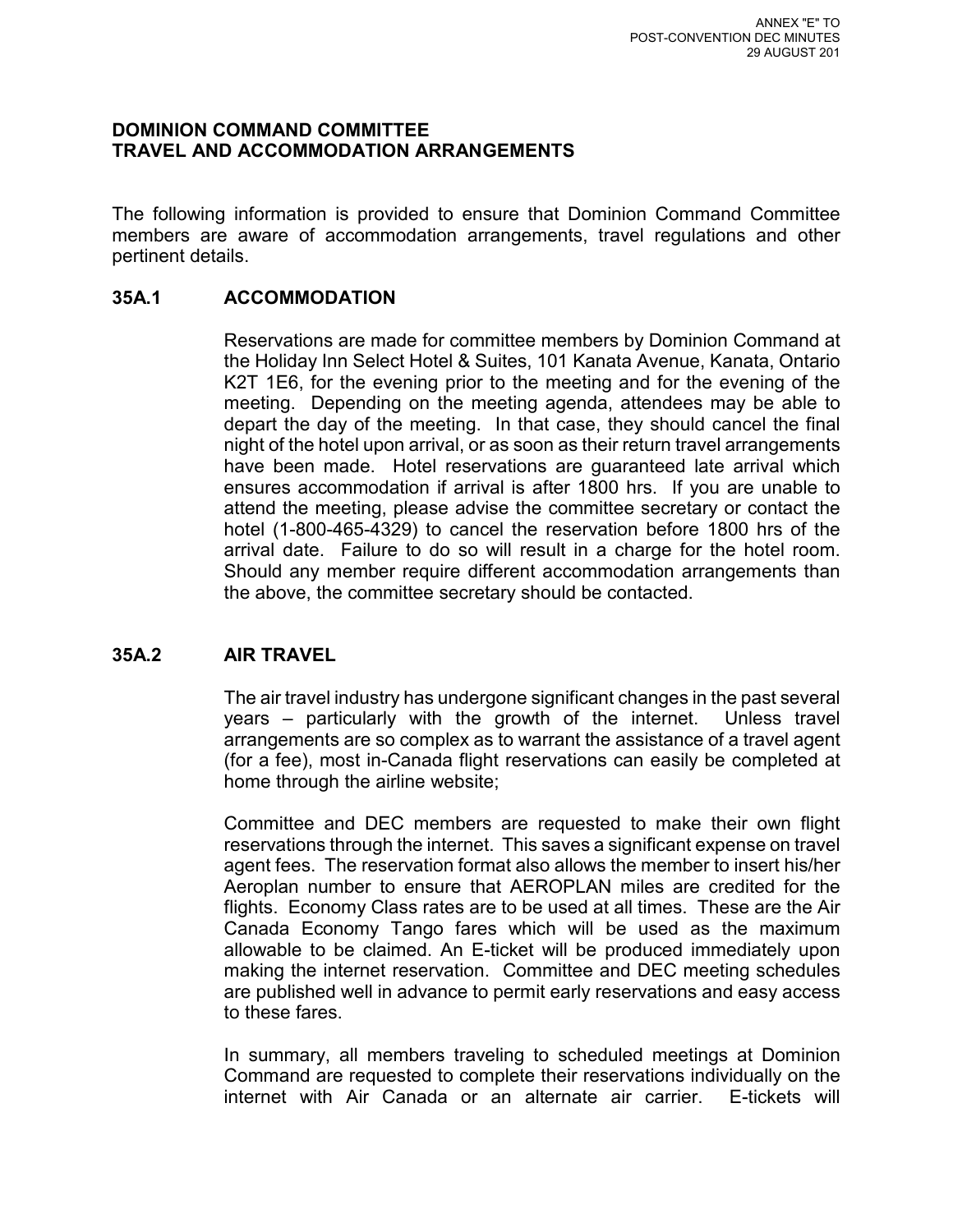immediately be made available to the member.

Members without access to a computer/printer or the Provincial Command office may choose to book reservations through a travel agent.

Members travelling to Dominion Command for meetings other than DEC or Convention are therefore free to use Air Canada or another airline as long as Economy Class rates equivalent to those of Air Canada are used.

Travel arrangements are the responsibility of the member and flight reservations must be paid by the member. Bills forwarded to Dominion Command by a travel agency on behalf of a member will not be accepted. If the member requires an advance of funds to pay for the flight reservations, this can be arranged by calling the Director of Finance at (613)591-3335 or by e-mail to tmurphy@legion.ca.

In summary, members are now free to choose the airline which best suits their needs and where the fare is the same or less than Air Canada's fare saver rates when travelling on Legion business.

#### **35A.3 USE OF PRIVATE MOTOR VEHICLE**

In certain circumstances it may be more practical to use a private motor vehicle (PMV) if air travel is not readily available or practical. In such a case full mileage rate and per diem is authorized. **Prior approval is required through the Committee Secretary to the National Executive Director.**

In cases where an individual elects to travel by PMV for their own convenience, the amount claimed may not exceed that which would have been paid for Economy Tango Class fare air travel and related per diem as computed on the date of the meeting notification.

#### **35A.4 TAXI REQUIREMENT - CAR RENTALS**

You are authorized to make arrangements to rent a car instead of taking a taxi (taxi fare: approximately \$65 one way) to and from the Holiday Inn Select Hotel when arriving for meetings at Dominion Command. The only criterion is that you will be restricted to a **maximum claim of \$150 with a car rental receipt including gas, insurance, etc.**

This option should provide some flexibility for many. It also offers the option for cost savings by sharing a rental car for those travelling together from a Command. (In this instance, to assist the processing by the Finance Department, it is requested that only one individual should pay and claim for the car and indicate the name of the sharing passenger.)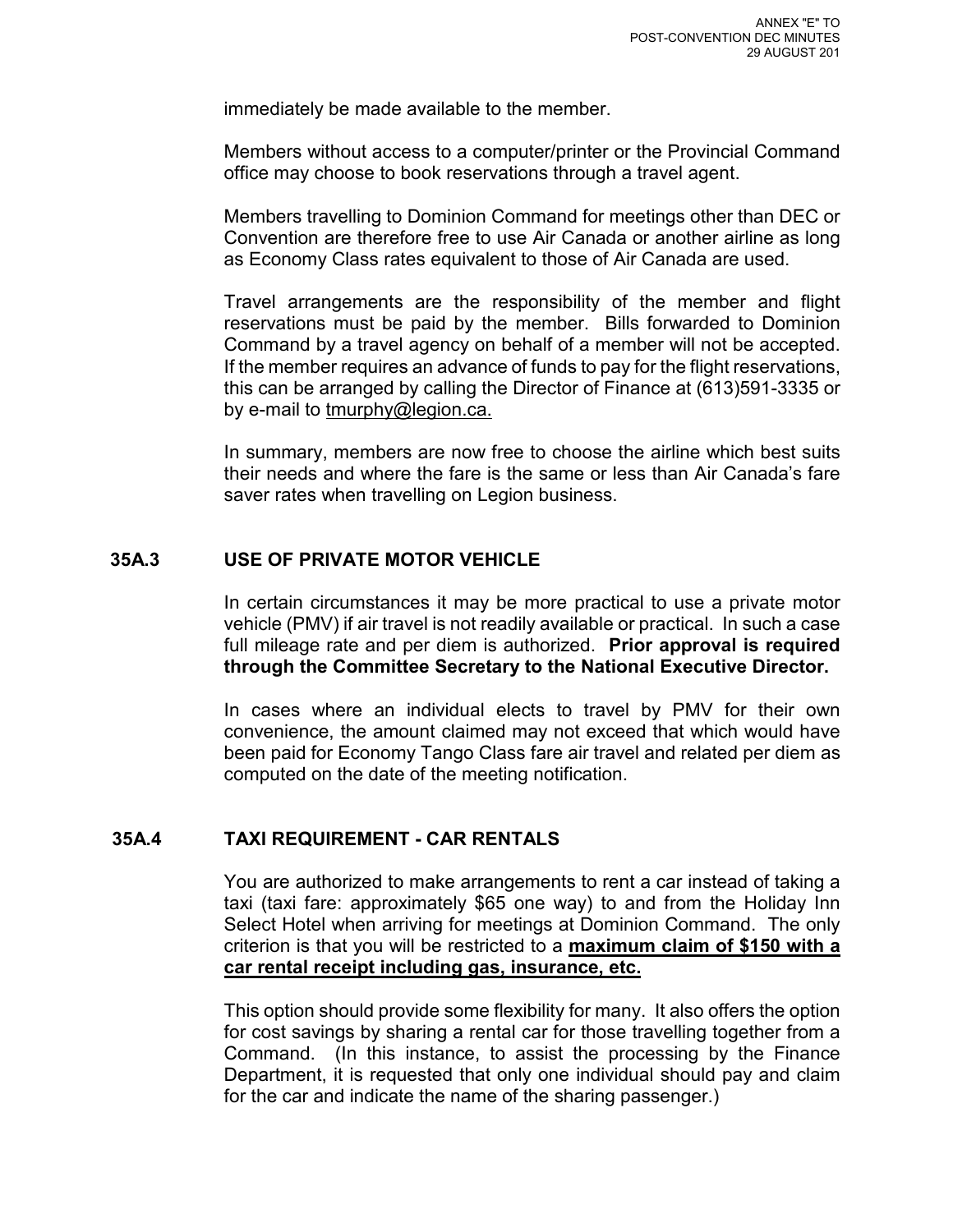#### **35A.5 SMOKING POLICY**

Effective 1 August 2001, a City of Ottawa By-Law restricting the use of tobacco products came into effect. The By-Law is very restrictive and bans the use of flammable tobacco products in any office building, restaurant or indoor facility within the City of Ottawa. Therefore, the use of tobacco products within Legion House is prohibited.

Updated: August 2014